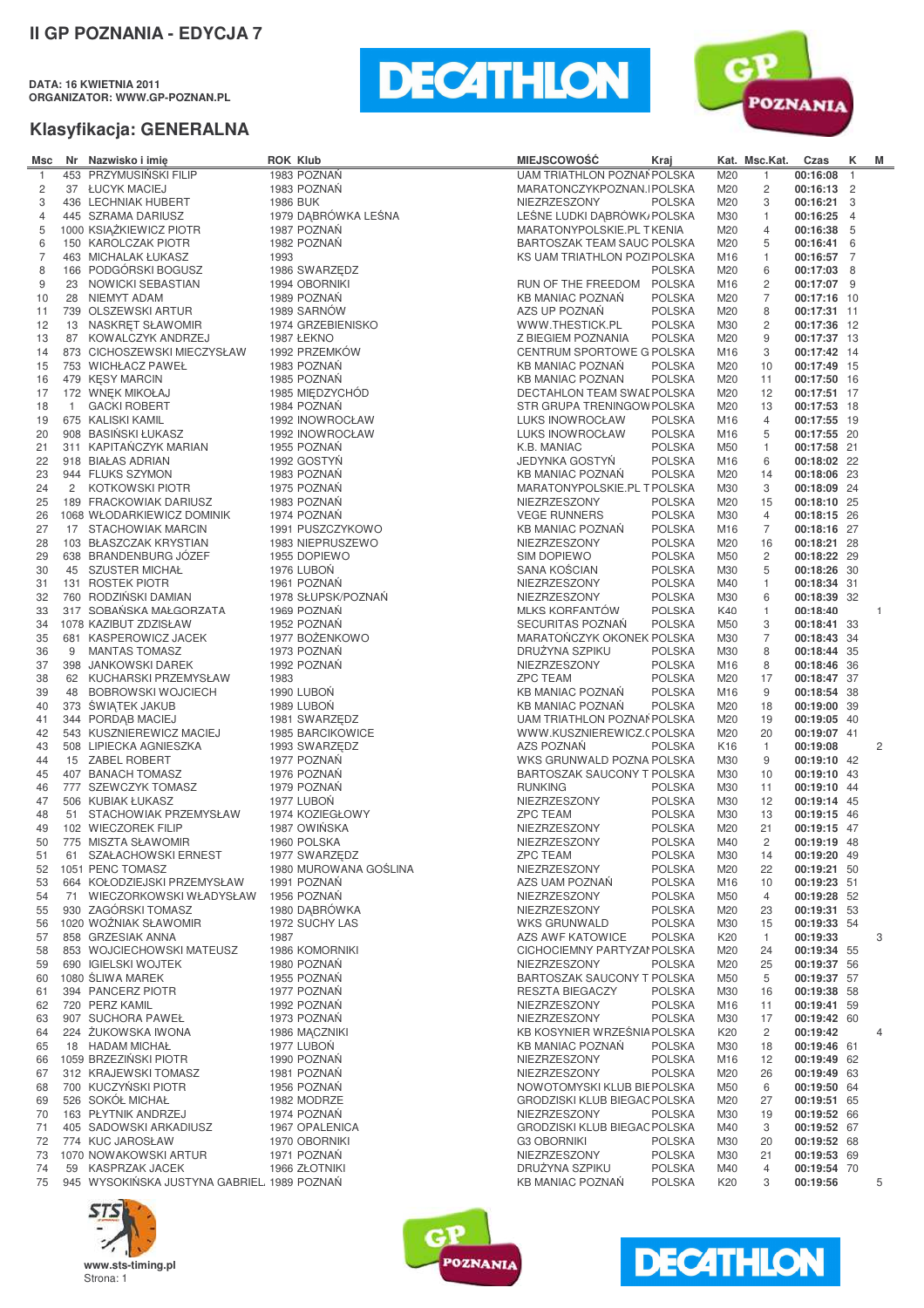**DATA: 16 KWIETNIA 2011 ORGANIZATOR: WWW.GP-POZNAN.PL**





| Msc        |                | Nr Nazwisko i imię                                 | <b>ROK Klub</b> |                                | <b>MIEJSCOWOŚĆ</b>                  | Kraj                           |                        | Kat. Msc.Kat.  | Czas                         | Κ | M              |
|------------|----------------|----------------------------------------------------|-----------------|--------------------------------|-------------------------------------|--------------------------------|------------------------|----------------|------------------------------|---|----------------|
| 76         |                | 1065 MUSIAŁOWICZ MACIEJ                            |                 | 1974 POZNAŃ                    | NIEZRZESZONY                        | <b>POLSKA</b>                  | M30                    | 22             | 00:19:57 71                  |   |                |
| 77         |                | 509 LIPIECKA ANGELIKA                              |                 | 1993 SWARZEDZ                  | AZS POZNAŃ                          | <b>POLSKA</b>                  | K <sub>16</sub>        | $\overline{c}$ | 00:19:58                     |   | 6              |
| 78         |                | 935 DZIERZKOWSKA ALEKSANDRA                        |                 | 1962 KOZIEGŁOWY                | MALTA POZNAŃ                        | <b>POLSKA</b>                  | K40                    | $\overline{c}$ | 00:20:01                     |   | $\overline{7}$ |
| 79         |                | 63 KLÓJ ŁUKASZ                                     |                 | 1978 POZNAŃ                    | NIEZRZESZONY                        | <b>POLSKA</b>                  | M30                    | 23             | 00:20:04 72                  |   |                |
| 80         |                | 197 MAIK TOMASZ                                    |                 | 1987 DOPIEWO                   | NIEZRZESZONY                        | <b>POLSKA</b>                  | M20                    | 28             | 00:20:04 73                  |   |                |
| 81         |                | 69 STACHOWIAK ŁUKASZ                               |                 | 1986 POZNAŃ                    | STR GRUPA TRENINGOW POLSKA          |                                | M20                    | 29             | 00:20:07 74                  |   |                |
| 82         |                | 257 ADAMSKI KAROL                                  |                 | 1980 POZNAŃ                    | NIEZRZESZONY                        | <b>POLSKA</b>                  | M20                    | 30             | 00:20:15 75                  |   |                |
| 83         |                | 662 GRUDZIEŃ MATEUSZ                               |                 | 1992 POZNAŃ                    | DRUŻYNA SZPIKU                      | <b>POLSKA</b>                  | M16                    | 13             | 00:20:22 76                  |   |                |
| 84         |                | 767 DABEK WIESŁAW                                  |                 | 1957 POZNAŃ                    | MARATONY POLSKIE.PL 1POLSKA         |                                | M50                    | 7              | 00:20:23 77                  |   |                |
| 85         |                | 1009 WIECZOREK PAWEŁ                               |                 | 1987 OWIŃSKA                   | NIEZRZESZONY                        | <b>POLSKA</b>                  | M20                    | 31             | 00:20:25 78                  |   |                |
| 86         |                | 590 KOBYLACKI MACIEJ                               |                 | 1982 GRUDZIĄDZ                 | NIEZRZESZONY                        | <b>POLSKA</b>                  | M20                    | 32             | 00:20:26 79                  |   |                |
| 87         |                | 119 ŁUKASZEWSKI TOMASZ                             |                 | 1959 POZNAŃ                    | KB MANIAC POZNAŃ                    | <b>POLSKA</b>                  | M50                    | 8              | 00:20:29 80                  |   |                |
| 88         |                | 1076 STALA TOMASZ                                  |                 | 1981 POZNAŃ                    | NIEZRZESZONY                        | <b>POLSKA</b>                  | M20                    | 33             | 00:20:29 81                  |   |                |
| 89         |                | 108 ROŻNIAKOWSKI LESZEK                            |                 | 1986 DOBRE                     | KS ZRYW RADZIEJÓW                   | <b>POLSKA</b>                  | M20                    | 34             | 00:20:30 82                  |   |                |
| 90         |                | 993 SIKORSKI MARCIN                                |                 | 1971 BYDGOSZCZ                 | POLSKA BIEGA                        | <b>POLSKA</b>                  | M30                    | 24             | 00:20:31 83                  |   |                |
| 91         |                | 927 CIESIELSKI ŁUKASZ                              |                 | 1989 POZNAŃ                    | NIEZRZESZONY                        | <b>POLSKA</b>                  | M20                    | 35             | 00:20:31 84                  |   |                |
| 92         |                | 1072 GOŻDZIEWSKI PAWEŁ                             |                 | 1975 POZNAŃ                    | NIEZRZESZONY                        | <b>POLSKA</b>                  | M30                    | 25             | 00:20:32 85                  |   |                |
| 93         |                | 524 ROMANIAK TOMASZ                                |                 | 1977 POZNAŃ                    | NIEZRZESZONY                        | <b>POLSKA</b>                  | M30                    | 26             | 00:20:32 86                  |   |                |
| 94         |                | 885 HOLKA GRZEGORZ                                 |                 | 1986 POZNAŃ                    | <b>GREEN POINT FITNESS</b>          | <b>POLSKA</b>                  | M20                    | 36             | 00:20:33 87                  |   |                |
| 95         |                | 30 GALICKI ROBERT                                  |                 | 1972 POZNAŃ                    | R-RUN                               | <b>POLSKA</b>                  | M30                    | 27             | 00:20:33 88                  |   |                |
| 96         |                | 770 BAJON ANNA                                     |                 | 1994 ROKIETNICA                | NIEZRZESZONY                        | <b>POLSKA</b>                  | K <sub>16</sub>        | 3              | 00:20:34                     |   | 8              |
| 97         |                | 251 DEMBIŃSKI MAREK                                |                 | 1974 POZNAŃ                    | NIEZRZESZONY                        | <b>POLSKA</b>                  | M30                    | 28             | 00:20:34 89                  |   |                |
| 98         |                | 357 GEMBIAK PRZEMYSŁAW                             |                 | 1965 POZNAŃ                    | NIEZRZESZONY                        | <b>POLSKA</b>                  | M40                    | 5              | 00:20:35 90                  |   |                |
| 99         |                | 706 LEŚNIAK KAMIL                                  |                 | 1993 TORUŃ                     | <b>JEM KLOPSA</b>                   | MOŁDAWIA M16                   |                        | 14             | 00:20:37 91                  |   |                |
| 100        |                | 984 MAZUR ANDRZEJ                                  |                 | 1977 POZNAŃ                    | NIEZRZESZONY                        | <b>POLSKA</b>                  | M30                    | 29             | 00:20:38 92                  |   |                |
| 101        |                | 233 ZDANOWSKI TOMASZ                               |                 | 1972 POZNAŃ                    | MIKRAN.PL                           | <b>POLSKA</b>                  | M30                    | 30             | 00:20:42 93                  |   |                |
|            |                | 102 1052 KRAMAREK MACIEJ                           |                 | 1957 POZNAŃ                    | NIEZRZESZONY                        | <b>POLSKA</b>                  | M50                    | 9              | 00:20:43 94                  |   |                |
| 103        |                | 33 WOŻNIAK ROBERT                                  |                 | 1970 POZNAŃ                    | NIEZRZESZONY                        | <b>POLSKA</b>                  | M30                    | 31             | 00:20:43 95                  |   |                |
| 104        |                | 642 BYSTRY JAREK                                   |                 | 1977 POZNAŃ<br>1993 POZNAŃ     | DRUŻYNA PATROL POZN POLSKA          | <b>POLSKA</b>                  | M30                    | 32<br>15       | 00:20:48 96                  |   |                |
| 105        |                | 378 DOBROSZCZYK TOMASZ<br>636 DZIEDZIC ŁUKASZ      |                 |                                | DRUŽYNA SZPIKU                      |                                | M16                    | 16             | 00:20:48 97                  |   |                |
| 106        |                | 1081 NOWAK MAŁGORZATA                              |                 | 1992 STRZELNO<br>1990 PLESZEW  | NIEZRZESZONY<br>NIEZRZESZONY        | <b>POLSKA</b>                  | M16                    | $\overline{4}$ | 00:20:49 98<br>00:20:49      |   |                |
| 107<br>108 |                | 793 WIŚNIEWSKA MARTYNA                             |                 | 1988 POZNAŃ                    | MARATONYPOLSKIE.PL T POLSKA         | <b>POLSKA</b>                  | K <sub>16</sub><br>K20 | $\overline{4}$ | 00:20:52                     |   | 9<br>10        |
| 109        |                | 583 URBAŃSKI MARCIN                                |                 | 1988 DOBCZYCE                  | AZS UEP                             | <b>POLSKA</b>                  | M20                    | 37             | 00:20:55 99                  |   |                |
| 110        |                | 665 GERC JAROSŁAW                                  |                 | 1982 ŚWIEBODZIN                | WULKANY MIŁOŚCI                     | <b>POLSKA</b>                  | M20                    | 38             | 00:20:55 100                 |   |                |
| 111        |                | 470 BURKAT ANDRZEJ                                 | 1987            |                                | NIEZRZESZONY                        | <b>POLSKA</b>                  | M20                    | 39             | 00:20:55 101                 |   |                |
| 112        |                | 360 SZCZESNY MICHAŁ                                |                 | 1977 POZNAŃ                    | PIEKNA TEAM                         | <b>POLSKA</b>                  | M30                    | 33             | 00:20:56 102                 |   |                |
| 113        |                | 247 KOŁOWSKI MACIEJ                                |                 | 1984 POZNAŃ                    | EKO-AGMA                            | <b>POLSKA</b>                  | M20                    | 40             | 00:20:57 103                 |   |                |
| 114        |                | 419 STERCZEWSKI WOJCIECH                           |                 | 1949 POZNAN                    | NEW QRDE BALANCE                    | <b>POLSKA</b>                  | M60                    | 1              | 00:20:58 104                 |   |                |
| 115        |                | 484 FIDECKI WIESŁAW                                |                 | 1944 POZNAN                    | NIEZRZESZONY                        | <b>POLSKA</b>                  | M60                    | $\overline{c}$ | 00:20:58 105                 |   |                |
| 116        |                | 474 KARBOWNIK MAGDALENA                            |                 | 1981 POZNAŃ                    | NIEZRZESZONY                        | <b>POLSKA</b>                  | K20                    | 5              | 00:21:00                     |   | 11             |
| 117        |                | 14 CHOJNIAK WIESŁAW                                |                 | 1973 POZNAŃ                    | NIEZRZESZONY                        | <b>POLSKA</b>                  | M30                    | 34             | 00:21:00 106                 |   |                |
|            |                | 118 1058 POŚLEDNIK DARIUSZ                         |                 | 1974 POZNAŃ                    | <b>KB LUVENA</b>                    | <b>POLSKA</b>                  | M30                    | 35             | 00:21:05 107                 |   |                |
| 119        |                | 217 LEWANDOWSKA MAGDALENA                          |                 | 1994 ZBERKI                    | ORKAN WIELKOPOLSKA POLSKA           |                                | K <sub>16</sub>        | 6              | 00:21:05                     |   | 13             |
| 120        |                | 734 NOWAK MAGDALENA                                |                 | <b>1991 SKOKI</b>              | <b>UKS</b>                          | <b>POLSKA</b>                  | K <sub>16</sub>        | 5              | 00:21:05                     |   | 12             |
|            |                | 121 1061 KOBYLIŃSKI MACIEJ                         |                 | 1990 KOBYLNICA                 | AZS AWF POZNAŃ                      | <b>POLSKA</b>                  | M16                    | 17             | 00:21:08 108                 |   |                |
| 122        |                | 440 NIEMIR TOMASZ                                  |                 | 1993 POZNAŃ                    | NIEZRZESZONY                        | <b>POLSKA</b>                  | M16                    | 18             | 00:21:08 109                 |   |                |
| 123        |                | 83 ŻUBEREK PIOTR                                   |                 | 1971 POZNAŃ                    | NIEZRZESZONY                        | <b>POLSKA</b>                  | M30                    | 36             | 00:21:09 110                 |   |                |
| 124        |                | 514 OSTROWSKI WOJCIECH                             |                 | 1994 LUBOŃ                     | KW 04 POZNAŃ                        | <b>POLSKA</b>                  | M16                    | 19             | 00:21:11 111                 |   |                |
| 125        |                | 999 SZUKAŁA MATEUSZ                                |                 | 1983 POZNAŃ                    | NIEZRZESZONY                        | <b>POLSKA</b>                  | M20                    | 41             | 00:21:12 112                 |   |                |
| 126        |                | 29 STANIEWSKA AGNIESZKA                            |                 | 1986 POZNAŃ                    | NIEZRZESZONY                        | <b>POLSKA</b>                  | K20                    | 6              | 00:21:12                     |   | 14             |
| 127        |                | 649 DEMBKOWSKI MARCIN                              |                 | 1979 DABRÓWKA                  | OSADA LEŚNA/CRUNCHII POLSKA         |                                | M30                    | 37             | 00:21:14 113                 |   |                |
| 128        |                | 42 STANEK BARTOSZ                                  |                 | 1988 SMIGIEL                   | <b>KB MANIAC POZNAN</b>             | <b>POLSKA</b>                  | M20                    | 42             | 00:21:23 114                 |   |                |
| 129        |                | 106 LEŚNIOWSKI ANDRZEJ                             |                 | 1981 ZŁOCIENIEC                | DRUŽYNA SZPIKU                      | <b>POLSKA</b>                  | M20                    | 43             | 00:21:27 115                 |   |                |
| 130        |                | 542 CZUBAK WAWRZYNIEC                              |                 | 1974 KOSTRZYN                  | NIEZRZESZONY                        | <b>POLSKA</b>                  | M30                    | 38             | 00:21:30 116                 |   |                |
| 131        |                | 786 TROJAN MAREK                                   |                 | 1982 PNIEWY                    | NIEZRZESZONY                        | <b>POLSKA</b>                  | M20                    | 44             | 00:21:32 117                 |   |                |
| 132        |                | 348 NOWAK PAWEŁ                                    |                 | 1982 POZNAŃ                    | NIEZRZESZONY                        | <b>POLSKA</b>                  | M20                    | 45             | 00:21:32 118                 |   |                |
| 133        |                | 943 NAJDER KRZYSZTOF                               |                 | 1980 POZNAŃ                    | NIEZRZESZONY                        | <b>POLSKA</b>                  | M20                    | 46             | 00:21:32 119                 |   |                |
| 134        |                | 909 BOROWIAK JAKUB                                 |                 | 1980 POZNAŃ                    | NIEZRZESZONY                        | <b>POLSKA</b>                  | M20                    | 47             | 00:21:33 120                 |   |                |
| 135        |                | 622 BARAN RAJMUND                                  |                 | 1973 POZNAŃ                    | NIEZRZESZONY                        | <b>POLSKA</b>                  | M30                    | 39             | 00:21:36 121                 |   |                |
| 136        |                | 364 RYSIUKIEWICZ STANISŁAW                         |                 | 1975 POZNAŃ                    | THUNDERSTORM TEAM                   | <b>POLSKA</b>                  | M30                    | 40             | 00:21:37 122                 |   |                |
| 137        | $\overline{4}$ | OKOŃ DAREK                                         |                 | 1974 ROKIETNICA                | NIEZRZESZONY                        | <b>POLSKA</b>                  | M30                    | 41             | 00:21:38 123                 |   |                |
| 138        |                | 715 MORTEK NORBERT                                 |                 | 1975 GNIEZNO                   | NIEZRZESZONY                        | <b>POLSKA</b>                  | M30                    | 42             | 00:21:40 124                 |   |                |
| 139        | 6              | KOTKOWSKA KAROLINA                                 |                 | 1975 POZNAŃ<br>1986 POZNAŃ     | MARATONYPOLSKIE.PL T POLSKA         |                                | K30                    | $\mathbf{1}$   | 00:21:42                     |   | 15             |
|            |                | 140 1055 KOPROWSKI TOMASZ<br>869 SZMIDT PRZEMYSŁAW |                 | 1982 POZNAŃ                    | <b>HADES POZNAN</b><br>NIEZRZESZONY | <b>POLSKA</b><br><b>POLSKA</b> | M20                    | 48<br>49       | 00:21:43 125<br>00:21:44 126 |   |                |
| 141<br>142 |                | 1066 MOLEWSKA MARTA                                |                 | 1992 POZNAŃ                    | OLIMPIA POZNAŃ                      | <b>POLSKA</b>                  | M20<br>K <sub>16</sub> | 7              | 00:21:45                     |   | 16             |
| 143        |                | 1073 PLEWA MICHAŁ                                  |                 | 2010 POZNAŃ (UZUPEŁNIĆ ROK!!!) | <b>DECATHLON</b>                    | <b>POLSKA</b>                  |                        |                | 00:21:47 127                 |   |                |
| 144        |                | 725 MIKOŁAJCZAK PIOTR                              |                 | 1966 GADKI                     | NIEZRZESZONY                        | <b>POLSKA</b>                  | M40                    | 6              | 00:21:50 128                 |   |                |
| 145        |                | 783 CIESIELSKA MONIKA                              |                 | 1984 BYDGOSZCZ                 | ALTERNATYWA BIKE TEA POLSKA         |                                | K <sub>20</sub>        | 7              | 00:21:58                     |   | 17             |
| 146        |                | 988 PAWŁOWSKI MAREK                                |                 | 1964 POZNAŃ                    | NIEZRZESZONY                        | <b>POLSKA</b>                  | M40                    | $\overline{7}$ | 00:21:59 129                 |   |                |
| 147        |                | 689 KONIECZNY PAWEŁ                                |                 | 1984 PNIEWY                    | NIEZRZESZONY                        | <b>POLSKA</b>                  | M20                    | 50             | 00:22:03 130                 |   |                |
| 148        |                | 432 SADEK RAFAŁ                                    |                 | 1976 POZNAŃ                    | NIEZRZESZONY                        | <b>POLSKA</b>                  | M30                    | 43             | 00:22:04 131                 |   |                |
| 149        |                | 142 ORYWAŁ PIOTR                                   |                 | 1968 POZNAŃ                    | SPEC KABLE POZNAŃ                   | <b>POLSKA</b>                  | M40                    | 8              | 00:22:07 132                 |   |                |
| 150        |                | 745 WACHOWIAK MARIUSZ                              |                 | 1978 POZNAŃ                    | NIEZRZESZONY                        | <b>POLSKA</b>                  | M30                    | 44             | 00:22:09 133                 |   |                |





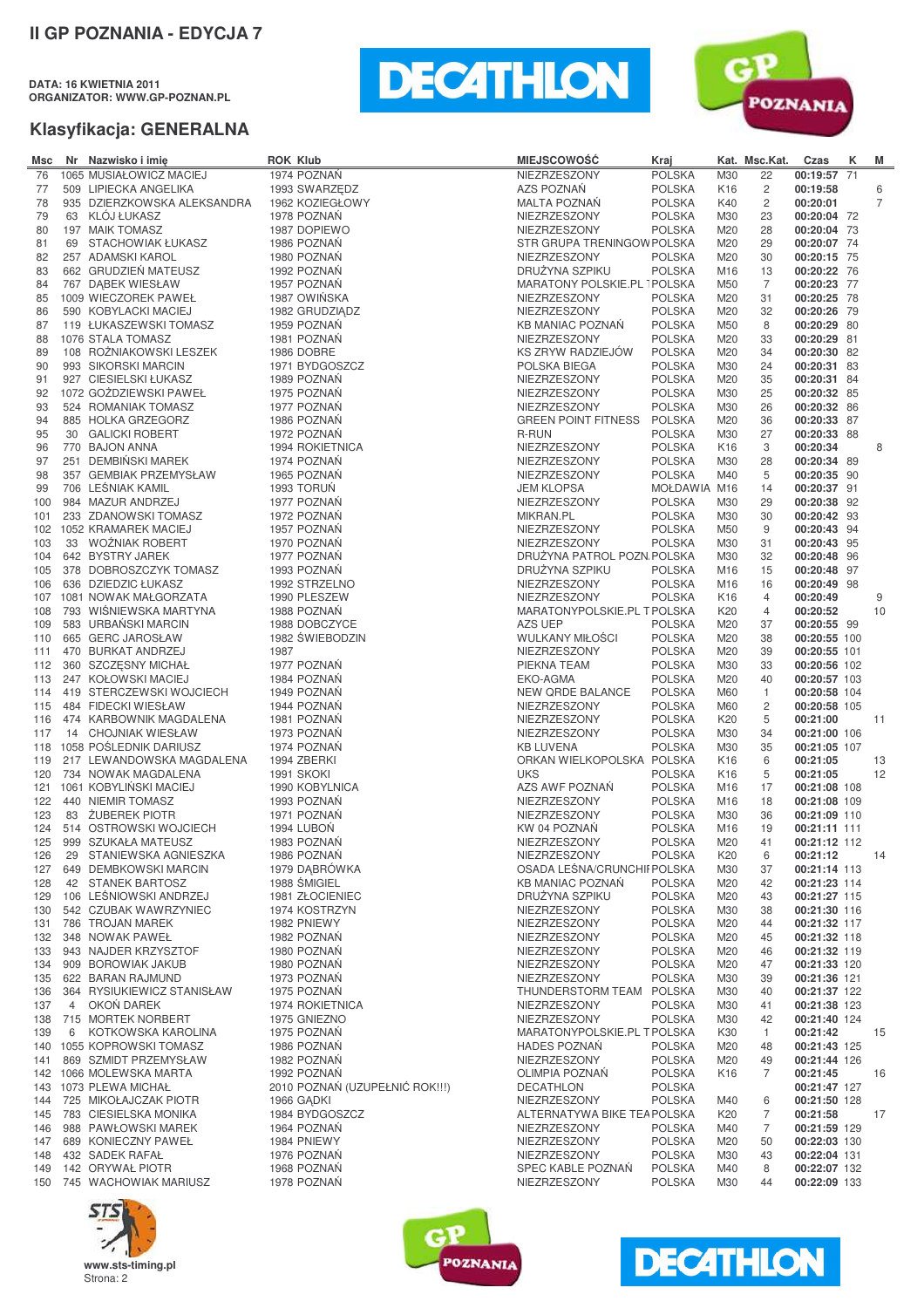**DATA: 16 KWIETNIA 2011 ORGANIZATOR: WWW.GP-POZNAN.PL**





| Msc        | Nr Nazwisko i imie                                                  | <b>ROK Klub</b> |                                               | <b>MIEJSCOWOŚĆ</b>                                 | Kraj                           |            | Kat. Msc.Kat.        | Czas                         | ĸ | M  |
|------------|---------------------------------------------------------------------|-----------------|-----------------------------------------------|----------------------------------------------------|--------------------------------|------------|----------------------|------------------------------|---|----|
| 151        | 292 MARCIŃCZAK ZBIGNIEW                                             |                 | 1963 POZNAŃ                                   | NIEZRZESZONY                                       | <b>POLSKA</b>                  | M40        | 9                    | 00:22:10 134                 |   |    |
| 152        | 425 ROSÓŁ RAFAŁ                                                     |                 | 1977 POZNAŃ                                   | NIEZRZESZONY                                       | <b>POLSKA</b>                  | M30        | 45                   | 00:22:14 135                 |   |    |
| 153        | 871 BACIC MARCIN                                                    |                 | 1990 POZNAŃ                                   | NIEZRZESZONY                                       | <b>POLSKA</b>                  | M16        | 20                   | 00:22:17 136                 |   |    |
| 154<br>155 | 459 DŻUGAN WITOLD<br>443 RATAJCZAK RAJMUND                          |                 | 1967 POZNAŃ<br>1962 POZNAŃ                    | NIEZRZESZONY<br>NIEZRZESZONY                       | <b>POLSKA</b><br><b>POLSKA</b> | M40<br>M40 | 10<br>11             | 00:22:17 137<br>00:22:19 138 |   |    |
| 156        | 591 LIPIECKA ALDONA                                                 |                 | 1967 SWARZEDZ                                 | NIEZRZESZONY                                       | <b>POLSKA</b>                  | K40        | 3                    | 00:22:21                     |   | 18 |
| 157        | 556 CICHY MARCIN                                                    |                 | 1976 POZNAŃ                                   | NIEZRZESZONY                                       | <b>POLSKA</b>                  | M30        | 46                   | 00:22:26 139                 |   |    |
| 158        | 318 LANGE MAREK                                                     |                 | 1980 POZNAŃ                                   | NIEZRZESZONY                                       | <b>POLSKA</b>                  | M20        | 51                   | 00:22:26 140                 |   |    |
| 159        | 203 BŁASZCZYK SZYMON                                                |                 | 1993 POZNAŃ                                   | SIEDMIOMILOWE BUTY                                 | <b>POLSKA</b>                  | M16        | 21                   | 00:22:26 141                 |   |    |
| 160        | 680 BŁASZKIEWICZ BOGUSZ                                             |                 | 1981 POZNAŃ                                   | <b>RUTYNORUNNERS</b>                               | <b>POLSKA</b>                  | M20        | 52                   | 00:22:31 142                 |   |    |
| 161        | 498 KESA ANDRZEJ                                                    |                 | 1977 POZNAŃ                                   | NIEZRZESZONY                                       | <b>POLSKA</b>                  | M30        | 47                   | 00:22:34 143                 |   |    |
| 162        | 77 MATUSIAK JAREK                                                   |                 | 1975 POZNAŃ                                   | NIEZRZESZONY                                       | <b>POLSKA</b>                  | M30        | 48                   | 00:22:35 144                 |   |    |
| 163        | 1077 LIS GRZEGORZ                                                   |                 | 2010 POZNAŃ (UZUPEŁNIĆ ROK!!!)<br>1982 POZNAŃ | <b>DECATHLON</b><br>BARTOSZAK SAUCONY T POLSKA     | <b>POLSKA</b>                  |            |                      | 00:22:36 145                 |   |    |
| 164<br>165 | 326 KRAUSE KUBA<br>95 WRÓBEL NIKODEM                                |                 | 1987 SEPÓLNO KRAJEŃSKIE                       | <b>FURIOUS GOATS</b>                               | <b>POLSKA</b>                  | M20<br>M20 | 53<br>54             | 00:22:39 146<br>00:22:42 147 |   |    |
| 166        | 301 RESPONDEK KRZYSZTOF                                             |                 | 1976 POZNAŃ                                   | NIEZRZESZONY                                       | <b>POLSKA</b>                  | M30        | 49                   | 00:22:45 148                 |   |    |
| 167        | 214 NAWROCKI PAWEŁ                                                  |                 | 1983 POZNAŃ                                   | NIEZRZESZONY                                       | <b>POLSKA</b>                  | M20        | 55                   | 00:22:47 149                 |   |    |
| 168        | 861 KAWA PATRYK                                                     |                 | 1978 POZNAŃ                                   | NIEZRZESZONY                                       | <b>POLSKA</b>                  | M30        | 50                   | 00:22:49 150                 |   |    |
| 169        | 3 MODZELEWSKI PIOTR                                                 |                 | 1969 TARNOWO PODGÓRNE                         | NIEZRZESZONY                                       | <b>POLSKA</b>                  | M40        | 12                   | 00:22:51 151                 |   |    |
| 170        | 1086 SZPERKOWSKI JAKUB                                              |                 | 1985 POZNAŃ                                   | NIEZRZESZONY                                       | <b>POLSKA</b>                  | M20        | 56                   | 00:22:51 152                 |   |    |
| 171        | 362 CZAJKOWSKI ZBIGNIEW                                             |                 | 1978 LULINEK                                  | NIEZRZESZONY                                       | <b>POLSKA</b>                  | M30        | 51                   | 00:22:52 153                 |   |    |
| 172        | 845 WESOŁOWSKI SEBASTIAN                                            |                 | 1970 POZNAŃ                                   | NIEZRZESZONY                                       | <b>POLSKA</b>                  | M30        | 52                   | 00:22:52 154                 |   |    |
| 173<br>174 | 609 WOLNIAKOWSKA-KOC EWA<br>640 BRUSS KRZYSZTOF                     |                 | 1978 POZNAŃ<br>1971 ZALASEWO                  | NIEZRZESZONY<br>EURO-STYL TEAM                     | <b>POLSKA</b><br><b>POLSKA</b> | K30<br>M30 | $\overline{c}$<br>54 | 00:22:53<br>00:22:59 156     |   | 19 |
| 175        | 729 KRASOWSKI BARTOSZ                                               |                 | 1978 POZNAN                                   | NIEZRZESZONY                                       | <b>POLSKA</b>                  | M30        | 53                   | 00:22:59 155                 |   |    |
| 176        | 606 PRZYBOROWSKI MIECZYSŁAW                                         |                 | 1959 POZNAŃ                                   | NIEZRZESZONY                                       | <b>POLSKA</b>                  | M50        | 10                   | 00:22:59 157                 |   |    |
| 177        | 958 KAŹMIERCZAK GRZEGORZ                                            |                 | 1990 POZNAŃ                                   | NIEZRZESZONY                                       | <b>POLSKA</b>                  | M16        | 22                   | 00:23:00 158                 |   |    |
| 178        | 576 KOKOCIŃSKI JACEK                                                |                 | 1981 POZNAŃ                                   | NIEZRZESZONY                                       | <b>POLSKA</b>                  | M20        | 57                   | 00:23:07 159                 |   |    |
| 179        | 578 PARUS GRZEGORZ                                                  |                 | 1982 POZNAŃ                                   | THUNDERSTORM TEAM POLSKA                           |                                | M20        | 58                   | 00:23:11 160                 |   |    |
| 180        | 631 CHEŁMICKI JAN                                                   |                 | 1955 POZNAN                                   | SCIEZKI BIEGOWE OLIMP POLSKA                       |                                | M50        | 11                   | 00:23:12 161                 |   |    |
| 181        | 978 KORTZ RAFAŁ                                                     |                 | 1972 POZNAŃ                                   | KOLOSEUM MUAY THAI P POLSKA                        |                                | M30        | 55                   | 00:23:15 162                 |   |    |
| 182        | 12 MAY PIOTR                                                        |                 | 1971 POZNAŃ                                   | NIEZRZESZONY                                       | <b>POLSKA</b>                  | M30        | 56                   | 00:23:18 163                 |   |    |
| 183        | 874 CZYŻ ANNA                                                       |                 | 1988 SZAMOTUŁY                                | NIEZRZESZONY                                       | <b>POLSKA</b>                  | K20        | 8                    | 00:23:18                     |   | 20 |
| 184<br>185 | 848 GORZELAŃCZYK MARCIN<br>223 NOWAK-LEWANDOWSKA BARBAF 1957 ZBERKI |                 | 1984 POZNAŃ                                   | <b>HADES POZNAŃ</b><br>KB KOSYNIER WRZEŚNIA POLSKA | <b>POLSKA</b>                  | M20<br>K50 | 59<br>$\mathbf{1}$   | 00:23:22 164<br>00:23:22     |   | 21 |
| 186        | 472 SZCZESZEK ŁUKASZ                                                |                 | 1980 POZNAŃ                                   | POZNAN, I LOVE YOU                                 | <b>POLSKA</b>                  | M20        | 60                   | 00:23:24 165                 |   |    |
| 187        | 620 JERZYKIEWICZ ROMAN                                              |                 | 1972 MIŁOSŁAW                                 | NIEZRZESZONY                                       | <b>POLSKA</b>                  | M30        | 57                   | 00:23:24 166                 |   |    |
| 188        | 452 KLIMKIEWICZ TOMASZ                                              |                 | 1981 LESZNO                                   | WOŻW POZNAŃ                                        | <b>POLSKA</b>                  | M20        | 61                   | 00:23:24 167                 |   |    |
| 189        | 565 KACZMAREK ADAM                                                  |                 | 1984 OBRZYCKO                                 | KACZMAREK TEAM                                     | <b>POLSKA</b>                  | M20        | 62                   | 00:23:27 168                 |   |    |
| 190        | 789 WANDEL DARIUSZ                                                  |                 | 1971 POZNAŃ                                   | POLSKA BIEGA                                       | <b>POLSKA</b>                  | M30        | 58                   | 00:23:27 169                 |   |    |
| 191        | 708 LEWICKA-PŁACZEK BEATA                                           |                 | 1964 POZNAŃ                                   | KM MALTA POZNAŃ                                    | <b>POLSKA</b>                  | K40        | 4                    | 00:23:30                     |   | 22 |
| 192        | 421 WRÓBEL ANDRZEJ                                                  |                 | 1965 POZNAŃ                                   | S.S.I.                                             | <b>POLSKA</b>                  | M40        | 13                   | 00:23:30 170                 |   |    |
| 193<br>194 | 644 GROBELNIAK MARIUSZ<br>75 JANIK MIROSŁAW                         |                 | 1975 POZNAN<br>1971 POZNAŃ                    | WWW.PROFESJONALNYI POLSKA<br>NIEZRZESZONY          | <b>POLSKA</b>                  | M30<br>M30 | 59<br>60             | 00:23:30 171<br>00:23:33 172 |   |    |
| 195        | 293 STRABEL JACEK                                                   |                 | 1980 KOMORNIKI                                | NIEZRZESZONY                                       | <b>POLSKA</b>                  | M20        | 63                   | 00:23:40 173                 |   |    |
| 196        | 538 TOMASZEWSKI JAN PAWEŁ                                           |                 | 1983 POZNAŃ                                   | <b>JPTRANING</b>                                   | <b>POLSKA</b>                  | M20        | 64                   | 00:23:43 174                 |   |    |
| 197        | 672 KACZMAREK BARTOSZ                                               |                 | 1983 POZNAŃ                                   | DRUŻYNA WOPR PATROI POLSKA                         |                                | M20        | 65                   | 00:23:48 175                 |   |    |
| 198        | 849 ŁĘGOWSKA JULIA                                                  |                 | 1986 POZNAŃ                                   | <b>GREEN POINT FITNESS</b>                         | <b>POLSKA</b>                  | K20        | 9                    | 00:23:48                     |   | 23 |
| 199        | 330 KOMOROWSKI STEFAN                                               |                 | 1950 POZNAŃ                                   | <b>STRABAG</b>                                     | <b>POLSKA</b>                  | M50        | 12                   | 00:23:57 176                 |   |    |
|            | 200 375 CIELECKI MARIUSZ                                            |                 | 1972 POZNAŃ                                   | DRUŻYNA SZPIKU                                     | <b>POLSKA</b>                  | M30        | 61                   | 00:24:05 177                 |   |    |
| 201        | 478 PIDUCH JAN                                                      |                 | 1949 POZNAŃ                                   | <b>MSICS POZNAŃ</b>                                | <b>POLSKA</b>                  | M60        | 3                    | 00:24:12 178                 |   |    |
| 202<br>203 | 47 SZYMAŃSKI WOJCIECH<br>797 PALUSZKIEWICZ MARIA                    |                 | 1971 POZNAŃ<br>1991 POZNAŃ                    | NIEZRZESZONY<br>NIEZRZESZONY                       | <b>POLSKA</b><br><b>POLSKA</b> | M30<br>K16 | 62<br>8              | 00:24:15 179<br>00:24:16     |   | 24 |
| 204        | 26 KUBIAK KRZYSZTOF                                                 |                 | 1989 POZNAŃ                                   | KB MARATOŃCZYKA V LC POLSKA                        |                                | M20        | 66                   | 00:24:19 180                 |   |    |
| 205        | 337 ŁAWIAK MICHAŁ                                                   |                 | 1972 POZNAN                                   | NIEZRZESZONY                                       | <b>POLSKA</b>                  | M30        | 63                   | 00:24:22 181                 |   |    |
| 206        | 352 SOIŃSKI PRZEMO                                                  |                 | 1975 POZNAŃ                                   | <b>KB MANIAC POZNAN</b>                            | <b>POLSKA</b>                  | M30        | 64                   | 00:24:25 182                 |   |    |
|            | 207 1062 BIEDALAK KRZYSZTOF                                         |                 | 1984 SWARZEDZ                                 | NIEZRZESZONY                                       | <b>POLSKA</b>                  | M20        | 67                   | 00:24:27 183                 |   |    |
| 208        | 1083 CZYRYŃSKI SEBASTIAN                                            |                 | 1978 POZNAŃ                                   | POZMEBEL POZNAŃ                                    | <b>POLSKA</b>                  | M30        | 65                   | 00:24:31 184                 |   |    |
| 209        | 1053 ŁUCYK KATARZYNA                                                |                 | 1987 STOŁĘŻYN                                 | MARATONCZYKPOZNAN.IPOLSKA                          |                                | K20        | 10                   | 00:24:34                     |   | 25 |
| 210        | 148 STUDZIŃSKI JACEK                                                |                 | 1979 POZNAŃ                                   | DRUŻYNA SZPIKU                                     | <b>POLSKA</b>                  | M30        | 66                   | 00:24:35 185                 |   |    |
| 211<br>212 | 787 CYBICHOWSKI MAREK<br>990 RADZIEJEWSKI WOJCIECH                  |                 | 1977 POZNAŃ<br>1953 POZNAŃ                    | BIEGNE DLA ZONY<br>KLUB MARATOŃCZYKA V POLSKA      | <b>POLSKA</b>                  | M30        | 67                   | 00:24:37 186                 |   |    |
| 213        | 707 LEŚNICZAK DANIEL                                                |                 | 1970 POZNAŃ                                   | NIEZRZESZONY                                       | <b>POLSKA</b>                  | M50<br>M30 | 13<br>68             | 00:24:38 187<br>00:24:40 188 |   |    |
| 214        | 727 OSTROWSKA ALONA                                                 |                 | 1979 POZNAŃ                                   | RESZTA BIEGACZY                                    | KAZACHST/K30                   |            | 3                    | 00:24:41                     |   | 26 |
| 215        | 758 RATAJSKA MONIKA                                                 |                 | 1992 POZNAŃ                                   | NIEZRZESZONY                                       | <b>POLSKA</b>                  | K16        | 9                    | 00:24:42                     |   | 27 |
|            | 216 1074 KIELAR TOMASZ                                              |                 | 1972 POZNAŃ                                   | CHRUP-CHRUP                                        | <b>POLSKA</b>                  | M30        | 69                   | 00:24:43 189                 |   |    |
| 217        | 663 GRZESZCZUK AGATA                                                |                 | 1977 SWARZEDZ                                 | NIEZRZESZONY                                       | <b>POLSKA</b>                  | K30        | 4                    | 00:24:44                     |   | 28 |
| 218        | 496 SIDEŁ MARITA                                                    |                 | 1972 POZNAŃ                                   | KM MALTA POZNAN                                    | <b>POLSKA</b>                  | K30        | 5                    | 00:24:45                     |   | 29 |
| 219        | 132 WOLNA ELŻBIETA                                                  |                 | 1973 STRYKOWO                                 | NIEZRZESZONY                                       | <b>POLSKA</b>                  | K30        | 6                    | 00:24:46                     |   | 30 |
| 220        | 113 KOSIAK NATALIA                                                  |                 | 1987 POZNAŃ                                   | <b>RODZINKA</b>                                    | <b>POLSKA</b>                  | K20        | 11                   | 00:24:46                     |   | 31 |
| 221        | 305 CZEKALSKA MARIA<br>222 1084 MIEŚCICKI LUKASZ                    |                 | 1984 POBIEDZISKA<br>1980 POZNAŃ               | NIEZRZESZONY<br>NIEZRZESZONY                       | <b>POLSKA</b><br><b>POLSKA</b> | K20<br>M20 | 12<br>68             | 00:24:48<br>00:24:48 190     |   | 32 |
| 223        | 802 ZIELIŃSKA KINGA                                                 |                 | 1973 STARE OBORZYSKA                          | NIEZRZESZONY                                       | <b>POLSKA</b>                  | K30        | 7                    | 00:24:49                     |   | 33 |
| 224        | 673 KARAŚKIEWICZ MIROSŁAW                                           |                 | 1965 TULCE                                    | NIEZRZESZONY                                       | <b>POLSKA</b>                  | M40        | 14                   | 00:24:50 191                 |   |    |
| 225        | 525 PTAK ALINA                                                      |                 | 1977 CZERWONAK                                | NIEZRZESZONY                                       | <b>POLSKA</b>                  | K30        | 8                    | 00:24:50                     |   | 34 |





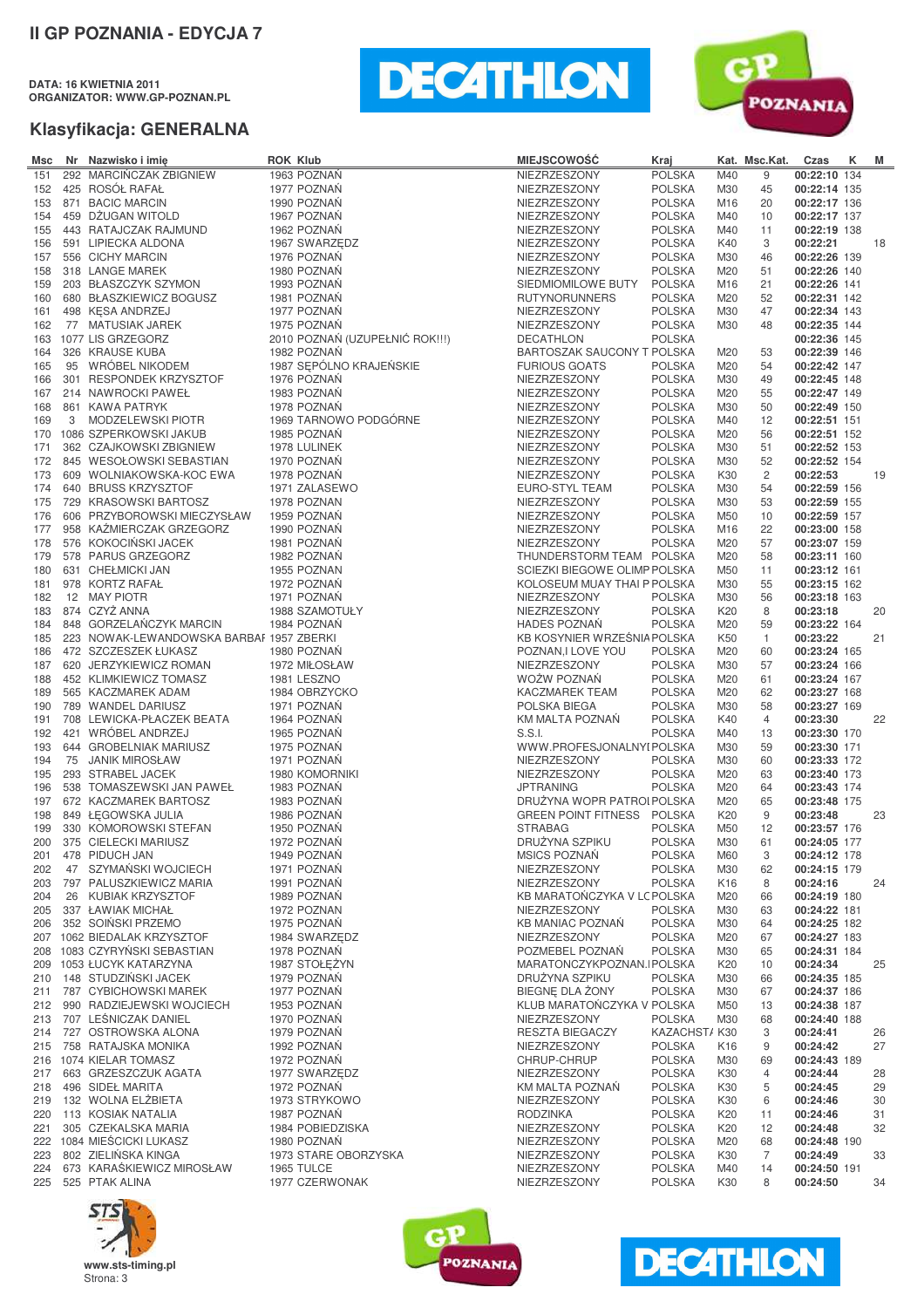**DATA: 16 KWIETNIA 2011 ORGANIZATOR: WWW.GP-POZNAN.PL**





| GOŚLIŃSKI JAROSŁAW<br>1986 POZNAŃ<br>NIEZRZESZONY<br><b>POLSKA</b><br>00:24:51 192<br>226<br>20<br>M20<br>69<br>1976 POZNAŃ<br><b>POLSKA</b><br>227<br>454 MIELNICZAK ARTUR<br>NIEZRZESZONY<br>M30<br>70<br>00:24:53 193<br>757 RATAJCZAK TOMASZ<br>1982 POZNAŃ<br>BARTUŚ 2008<br><b>POLSKA</b><br>228<br>M20<br>70<br>00:24:53 194<br>1976 KOZIEGŁOWY<br><b>KB MANIAC</b><br><b>POLSKA</b><br>00:24:54 195<br>229<br>159 SIKORA DAWID<br>M30<br>71<br>495 SIDEŁ GERARD<br>1971 POZNAŃ<br>KM MALTA POZNAŃ<br><b>POLSKA</b><br>72<br>00:24:55 196<br>230<br>M30<br>1973 POZNAŃ<br>231<br>997 STOCHAJ PRZEMYSŁAW<br>NIEZRZESZONY<br><b>POLSKA</b><br>M30<br>73<br>00:24:56 197<br>232<br>1057 ŁOWINSKI MIŁOSZ<br>1983 POZNAN<br>NIEZRZESZONY<br><b>POLSKA</b><br>M20<br>71<br>00:24:59 198<br>233<br>219 ZDANOWSKI MARIAN<br>1956 POZNAN<br>NIEZRZESZONY<br><b>POLSKA</b><br>M50<br>14<br>00:25:03 199<br>164 GOC-PŁYTNIK MAGDALENA<br>1976 POZNAN<br>NIEZRZESZONY<br><b>POLSKA</b><br>K30<br>9<br>00:25:07<br>35<br>234<br>235<br>731 SKOWRON KRZYSZTOF<br>1966 POZNAN<br>NIEZRZESZONY<br><b>POLSKA</b><br>M40<br>15<br>00:25:18 200<br>659 KACZMAREK MACIEJ<br>1994 POZNAŃ<br>236<br>NIEZRZESZONY<br><b>POLSKA</b><br>M16<br>23<br>00:25:19 201<br>237<br>536 KRUSZNIEWICZ AGNIESZKA<br>1985 ROKIETNICA<br>RESZTA BIEGACZY<br><b>POLSKA</b><br>K20<br>13<br>00:25:21<br>36<br>655 GARGULIŃSKI PAWEŁ<br>1974 POZNAŃ<br><b>POLSKA</b><br>238<br>NIEZRZESZONY<br>M30<br>74<br>00:25:26 202<br>931 CIESIELSKI TOMASZ<br>239<br>1985 POZNAN<br><b>GRANADO SOFTWARE</b><br><b>POLSKA</b><br>M20<br>72<br>00:25:33 203<br>688 KONIECZNY ŁUKASZ<br>1973 POZNAŃ<br>240<br><b>KB MANIAC</b><br><b>POLSKA</b><br>75<br>00:25:35 204<br>M30<br>286 DŁUGOŁĘCKI ANDRZEJ<br>1971 GORZÓW WLKP.<br>NIEZRZESZONY<br><b>POLSKA</b><br>M30<br>76<br>00:25:37 205<br>241<br>1975 POZNAŃ<br>00:25:38<br>242<br>235 ZDANOWSKA JOANNA<br><b>MIKRAN.PL</b><br><b>POLSKA</b><br>K30<br>10<br>37<br>1982 POZNAŃ<br>243<br>674 KACZMAREK MICHAŁ<br>POZRUNIACY<br><b>POLSKA</b><br>M20<br>73<br>00:25:42 206<br>888 JANKOWSKI MICHAŁ<br>1983 POZNAŃ<br>244<br>NIEZRZESZONY<br><b>POLSKA</b><br>M20<br>74<br>00:25:44 207<br>245<br>733 NOWAK IRENA<br><b>1966 SKOKI</b><br><b>UKS</b><br><b>POLSKA</b><br>K40<br>5<br>00:25:45<br>38<br>824 MAĆKOWIAK STANISŁAW<br>1958 POZNAŃ<br>246<br>NIEZRZESZONY<br><b>POLSKA</b><br>M50<br>15<br>00:25:47 208<br>329 OWCZARZAK PIOTR<br>1957 GNIEZNO<br>NIEZRZESZONY<br><b>POLSKA</b><br>00:25:51 209<br>247<br>M50<br>16<br>1960 POZNAŃ<br>248<br>883 KACZMAREK MARIUSZ<br>NIEZRZESZONY<br><b>POLSKA</b><br>M40<br>16<br>00:25:51 210<br>1977 TARNOWO PODGÓRNE<br>1054 ZAKRZEWSKI ROBERT<br>77<br>NIEZRZESZONY<br><b>POLSKA</b><br>M30<br>00:25:55 211<br>249<br>744 ŚWIĄTEK DOROTA<br>1982 POZNAŃ<br>250<br>NIEZRZESZONY<br><b>POLSKA</b><br>K20<br>00:25:58<br>14<br>39<br>251<br>798 WOLNA ALEKSANDRA<br>1956 POZNAN<br>NIEZRZESZONY<br><b>POLSKA</b><br>K50<br>2<br>00:25:58<br>40<br>00:26:02<br>252<br>894 NOWACKA PAULINA<br>1976 LUBON<br>NIEZRZESZONY<br><b>POLSKA</b><br>K30<br>41<br>11<br>1979 CZERWONAK<br>253<br>477 WOLNY MARCIN<br>NIEZRZESZONY<br><b>POLSKA</b><br>M30<br>78<br>00:26:04 212<br>710 LIKSA ARTUR<br>1981 POZNAŃ<br>254<br>NIEZRZESZONY<br><b>POLSKA</b><br>M20<br>75<br>00:26:07 213<br>1075 JEDRYCA MAGDALENA<br>1987 POZNAŃ<br><b>POLSKA</b><br>00:26:09<br>255<br>CHRUP-CHRUP<br>K20<br>15<br>42<br>1983 POZNAŃ<br>00:26:23 214<br>256<br>1006 STRYJSKI ŁUKASZ<br>NIEZRZESZONY<br><b>POLSKA</b><br>M20<br>76<br>926 GŁADYŚ MARCIN<br>1974 PALEDZIE<br>00:26:27 215<br>257<br>NIEZRZESZONY<br><b>POLSKA</b><br>M30<br>79<br>258<br>1026 ZAREBA FILIP<br>1984 POZNAN<br>NIEZRZESZONY<br><b>POLSKA</b><br>M20<br>77<br>00:26:28 216<br>1981 POZNAŃ<br>661 KLEJNIAK ŁUKASZ<br>NIEZRZESZONY<br><b>POLSKA</b><br>M20<br>78<br>00:26:30 217<br>259<br>1067 JAŚKOWSKI KRZYSZTOF<br>1977 POZNAŃ<br>NIEZRZESZONY<br><b>POLSKA</b><br>M30<br>80<br>00:26:32 218<br>260<br>1985 POZNAŃ<br>111 ŁUCYK ANIA<br>MARATONCZYKPOZNAN.IPOLSKA<br>K <sub>20</sub><br>16<br>00:26:32<br>43<br>261<br>1982 POZNAŃ<br>262<br>959 DAUDESZ JURIJ<br>NIEZRZESZONY<br><b>POLSKA</b><br>M20<br>79<br>00:26:33 219<br>1965 POZNAŃ<br>NIEZRZESZONY<br>00:26:33<br>263<br>441 NIEMIR DOROTA<br><b>POLSKA</b><br>K40<br>44<br>6<br>264<br>489 PIECH KRZYSZTOF<br>1973 POZNAN<br>WARTA POZNAŃ<br><b>POLSKA</b><br>M30<br>00:26:39 220<br>81<br>641 BRYCHCY MATEUSZ<br>1978 POZNAŃ<br>NIEZRZESZONY<br><b>POLSKA</b><br>M30<br>82<br>00:26:39 221<br>265<br>1973 POZNAŃ<br>1064 NATKANIEC KRYSTIAN<br>NIEZRZESZONY<br><b>POLSKA</b><br>M30<br>00:26:45 222<br>266<br>83<br>1961 POZNAŃ<br>NIEZRZESZONY<br>00:26:46 223<br>267<br>658 BŁASZAK PRZEMYSŁAW<br><b>POLSKA</b><br>M40<br>17<br>137 PRZYCHODZKI KRZYSZTOF<br>1970 POZNAŃ<br>PKO BP SA ROD POZNAŃ POLSKA<br>M30<br>84<br>00:26:51 224<br>268<br>723 KULKA MACIEJ<br>1963 POZNAŃ<br>Z BIEGIEM POZNANIA<br><b>POLSKA</b><br>M40<br>18<br>00:26:52 225<br>269<br>DRUŻYNA PIERŚCIENIA POLSKA<br>215 MATYSIAK MAREK<br>1973 KOMORNIKI<br>M30<br>85<br>00:26:53 226<br>270<br>618 SIKORSKI EDMUND<br>1944 MOGILNO<br>SPORT I REKREACJA MO POLSKA<br>$\overline{4}$<br>00:26:54 227<br>271<br>M60<br>272<br>579 PIENIOWSKI MACIEJ<br>1983 POZNAN<br>THUNDERSTORM TEAM POLSKA<br>M20<br>00:26:54 228<br>80<br>1957 POZNAŃ<br>273<br>334 ROCHOWSKI PRZEMYSŁAW<br>NIEZRZESZONY<br><b>POLSKA</b><br>M50<br>17<br>00:26:58 229<br>732 NAWROCKI HENRYK<br>1953 POZNAŃ<br>NIEZRZESZONY<br>18<br>00:27:01 230<br>274<br><b>POLSKA</b><br>M50<br>1990 POZNAŃ<br>00:27:06<br>275 1060 TUNDAK ZUZANNA<br><b>NIEZRZESZONY</b><br><b>POLSKA</b><br>K16<br>10<br>45<br>613 LIBEREK-GRAJEWSKA KATARZYN 1975 TARNOWO PODGÓRNE<br>NIEZRZESZONY<br><b>POLSKA</b><br>K30<br>00:27:06<br>276<br>12<br>46<br>321 SAWICKA ZOFIA<br>NIEZRZESZONY<br><b>POLSKA</b><br>00:27:09<br>1973 MOSINA<br>K30<br>277<br>13<br>47<br>210 TABOROWSKA MALWINA<br>1984 POZNAŃ<br>NIEZRZESZONY<br><b>POLSKA</b><br>00:27:12<br>278<br>K20<br>17<br>48<br>1955 POZNAŃ<br><b>POLSKA</b><br>00:27:14 231<br>549 HAŁUPKA ANDRZEJ<br>NIEZRZESZONY<br>M50<br>279<br>19<br>1079 AUGUŚCIAK MAŁGORZATA<br>1973 SWARZEDZ<br>NIEZRZESZONY<br><b>POLSKA</b><br>00:27:19<br>K30<br>280<br>14<br>49<br>325 KRAUSE ANIA<br>1983 POZNAŃ<br>NIEZRZESZONY<br><b>POLSKA</b><br>00:27:19<br>K20<br>50<br>281<br>18<br>DRUŻYNA PIERŚCIENIA<br>212 KLECHA MACIEJ<br>1973 POZNAN<br><b>POLSKA</b><br>00:27:25 232<br>282<br>M30<br>86<br>DRUŻYNA PIERŚCIENIA<br>287 WESOŁOWSKI MAREK<br>1973 NEKLA<br><b>POLSKA</b><br>M30<br>00:27:32 233<br>283<br>87<br>332 PIŁAT ŁUKASZ<br>1987 POZNAŃ<br>NIEZRZESZONY<br><b>POLSKA</b><br>00:27:34 234<br>284<br>M20<br>81<br>92 HUZAR HENRYK<br>1951 PNIEWY<br>NIEZRZESZONY<br><b>POLSKA</b><br>M50<br>00:27:36 235<br>285<br>20<br>547 KOBYLIŃSKI PIOTR<br><b>POLSKA</b><br>00:27:39 236<br>1952 KOBYLNICA<br>NIEZRZESZONY<br>M50<br>21<br>286<br>977 KOŚCIUK MARCIN<br>1986 POZNAŃ<br>THUNDERSTORM TEAM<br><b>POLSKA</b><br>M20<br>00:27:40 237<br>287<br>82<br>450 KONOPIŃSKI STANISŁAW<br>1947 MIEDZYCHÓD<br><b>POLSKA</b><br>00:27:43 238<br>NIEZRZESZONY<br>M60<br>288<br>5<br>451 KONOPIŃSKA MONIKA<br>1982 MIEDZYCHÓD<br>00:27:44<br>NIEZRZESZONA<br><b>POLSKA</b><br>K20<br>289<br>19<br>51<br>1974 POZNAŃ<br>00:27:50<br>560 WANDEL AGNIESZKA<br>NIEZRZESZONY<br><b>POLSKA</b><br>52<br>290<br>K30<br>15<br>722 MENCEL PIOTR<br>1976 POZNAŃ<br>00:27:51 239<br>NIEZRZESZONY<br><b>POLSKA</b><br>M30<br>291<br>88<br>1063 KASZYCKI AREK<br>1979 POZNAŃ<br><b>POLSKA</b><br>00:27:52 240<br>292<br>NIEZRZESZONY<br>M30<br>89<br>1005 ŚWIDERSKA ALEKSANDRA<br>1982 POZNAŃ<br>NIEZRZESZONY<br><b>POLSKA</b><br>00:27:53<br>293<br>K20<br>20<br>53<br>983 MAĆKOWIAK KATARZYNA<br>00:28:01<br>1980 KROSNO<br>NIEZRZESZONY<br><b>POLSKA</b><br>K20<br>294<br>21<br>54<br>530 JASTRZĘBSKI WOJCIECH<br>1972 POZNAŃ<br>NIEZRZESZONY<br><b>POLSKA</b><br>M30<br>00:28:04 241<br>295<br>90<br>516 NATER URSZULA<br>1950 LUBON<br>NIEZRZESZONY<br><b>POLSKA</b><br>K50<br>00:28:06<br>296<br>3<br>55<br>1973 POZNAŃ<br>596 BRZOSKA KAROLINA<br>NIEZRZESZONY<br><b>POLSKA</b><br>00:28:08<br>297<br>K30<br>16<br>56<br>1976 POZNAŃ<br>738 NYCKOWSKI BARTOSZ<br>NIEZRZESZONY<br><b>POLSKA</b><br>M30<br>91<br>00:28:08 242<br>298<br>594 MARCINKOWSKA EWELINA<br>1980 POZNAŃ<br><b>POLSKA</b><br>00:28:14<br>NIEZRZESZONY<br>K20<br>22<br>299<br>57<br>308 JÓZEFCZYK PIOTR<br>1974 POZNAŃ<br>00:28:15 243<br>300<br>NIEZRZESZONY<br><b>POLSKA</b><br>M30<br>92 | Msc | Nr Nazwisko i imię | <b>ROK Klub</b> | <b>MIEJSCOWOŚĆ</b> | Kraj | Kat. Msc.Kat. | Czas | K | M |
|----------------------------------------------------------------------------------------------------------------------------------------------------------------------------------------------------------------------------------------------------------------------------------------------------------------------------------------------------------------------------------------------------------------------------------------------------------------------------------------------------------------------------------------------------------------------------------------------------------------------------------------------------------------------------------------------------------------------------------------------------------------------------------------------------------------------------------------------------------------------------------------------------------------------------------------------------------------------------------------------------------------------------------------------------------------------------------------------------------------------------------------------------------------------------------------------------------------------------------------------------------------------------------------------------------------------------------------------------------------------------------------------------------------------------------------------------------------------------------------------------------------------------------------------------------------------------------------------------------------------------------------------------------------------------------------------------------------------------------------------------------------------------------------------------------------------------------------------------------------------------------------------------------------------------------------------------------------------------------------------------------------------------------------------------------------------------------------------------------------------------------------------------------------------------------------------------------------------------------------------------------------------------------------------------------------------------------------------------------------------------------------------------------------------------------------------------------------------------------------------------------------------------------------------------------------------------------------------------------------------------------------------------------------------------------------------------------------------------------------------------------------------------------------------------------------------------------------------------------------------------------------------------------------------------------------------------------------------------------------------------------------------------------------------------------------------------------------------------------------------------------------------------------------------------------------------------------------------------------------------------------------------------------------------------------------------------------------------------------------------------------------------------------------------------------------------------------------------------------------------------------------------------------------------------------------------------------------------------------------------------------------------------------------------------------------------------------------------------------------------------------------------------------------------------------------------------------------------------------------------------------------------------------------------------------------------------------------------------------------------------------------------------------------------------------------------------------------------------------------------------------------------------------------------------------------------------------------------------------------------------------------------------------------------------------------------------------------------------------------------------------------------------------------------------------------------------------------------------------------------------------------------------------------------------------------------------------------------------------------------------------------------------------------------------------------------------------------------------------------------------------------------------------------------------------------------------------------------------------------------------------------------------------------------------------------------------------------------------------------------------------------------------------------------------------------------------------------------------------------------------------------------------------------------------------------------------------------------------------------------------------------------------------------------------------------------------------------------------------------------------------------------------------------------------------------------------------------------------------------------------------------------------------------------------------------------------------------------------------------------------------------------------------------------------------------------------------------------------------------------------------------------------------------------------------------------------------------------------------------------------------------------------------------------------------------------------------------------------------------------------------------------------------------------------------------------------------------------------------------------------------------------------------------------------------------------------------------------------------------------------------------------------------------------------------------------------------------------------------------------------------------------------------------------------------------------------------------------------------------------------------------------------------------------------------------------------------------------------------------------------------------------------------------------------------------------------------------------------------------------------------------------------------------------------------------------------------------------------------------------------------------------------------------------------------------------------------------------------------------------------------------------------------------------------------------------------------------------------------------------------------------------------------------------------------------------------------------------------------------------------------------------------------------------------------------------------------------------------------------------------------------------------------------------------------------------------------------------------------------------------------------------------------------------------------------------------------------------------------------------------------------------------------------------------------------------------------------------------------------------------------------------------------------------------------------------------------------------------------------------------------------------------------------------------------------------------------------------------------------------------------------------------------------------------------------------------------------------------------------------------------------------------------------------------------------------------------------------------------------------------------------------------------------------------------------------------------------------------------------------------------------------------------------------------------------------------------------------------------------------------------------------------------------------------------------------------------------------|-----|--------------------|-----------------|--------------------|------|---------------|------|---|---|
|                                                                                                                                                                                                                                                                                                                                                                                                                                                                                                                                                                                                                                                                                                                                                                                                                                                                                                                                                                                                                                                                                                                                                                                                                                                                                                                                                                                                                                                                                                                                                                                                                                                                                                                                                                                                                                                                                                                                                                                                                                                                                                                                                                                                                                                                                                                                                                                                                                                                                                                                                                                                                                                                                                                                                                                                                                                                                                                                                                                                                                                                                                                                                                                                                                                                                                                                                                                                                                                                                                                                                                                                                                                                                                                                                                                                                                                                                                                                                                                                                                                                                                                                                                                                                                                                                                                                                                                                                                                                                                                                                                                                                                                                                                                                                                                                                                                                                                                                                                                                                                                                                                                                                                                                                                                                                                                                                                                                                                                                                                                                                                                                                                                                                                                                                                                                                                                                                                                                                                                                                                                                                                                                                                                                                                                                                                                                                                                                                                                                                                                                                                                                                                                                                                                                                                                                                                                                                                                                                                                                                                                                                                                                                                                                                                                                                                                                                                                                                                                                                                                                                                                                                                                                                                                                                                                                                                                                                                                                                                                                                                                                                                                                                                                                                                                                                                                                                                                                                                                                                                                                                                                              |     |                    |                 |                    |      |               |      |   |   |
|                                                                                                                                                                                                                                                                                                                                                                                                                                                                                                                                                                                                                                                                                                                                                                                                                                                                                                                                                                                                                                                                                                                                                                                                                                                                                                                                                                                                                                                                                                                                                                                                                                                                                                                                                                                                                                                                                                                                                                                                                                                                                                                                                                                                                                                                                                                                                                                                                                                                                                                                                                                                                                                                                                                                                                                                                                                                                                                                                                                                                                                                                                                                                                                                                                                                                                                                                                                                                                                                                                                                                                                                                                                                                                                                                                                                                                                                                                                                                                                                                                                                                                                                                                                                                                                                                                                                                                                                                                                                                                                                                                                                                                                                                                                                                                                                                                                                                                                                                                                                                                                                                                                                                                                                                                                                                                                                                                                                                                                                                                                                                                                                                                                                                                                                                                                                                                                                                                                                                                                                                                                                                                                                                                                                                                                                                                                                                                                                                                                                                                                                                                                                                                                                                                                                                                                                                                                                                                                                                                                                                                                                                                                                                                                                                                                                                                                                                                                                                                                                                                                                                                                                                                                                                                                                                                                                                                                                                                                                                                                                                                                                                                                                                                                                                                                                                                                                                                                                                                                                                                                                                                                              |     |                    |                 |                    |      |               |      |   |   |
|                                                                                                                                                                                                                                                                                                                                                                                                                                                                                                                                                                                                                                                                                                                                                                                                                                                                                                                                                                                                                                                                                                                                                                                                                                                                                                                                                                                                                                                                                                                                                                                                                                                                                                                                                                                                                                                                                                                                                                                                                                                                                                                                                                                                                                                                                                                                                                                                                                                                                                                                                                                                                                                                                                                                                                                                                                                                                                                                                                                                                                                                                                                                                                                                                                                                                                                                                                                                                                                                                                                                                                                                                                                                                                                                                                                                                                                                                                                                                                                                                                                                                                                                                                                                                                                                                                                                                                                                                                                                                                                                                                                                                                                                                                                                                                                                                                                                                                                                                                                                                                                                                                                                                                                                                                                                                                                                                                                                                                                                                                                                                                                                                                                                                                                                                                                                                                                                                                                                                                                                                                                                                                                                                                                                                                                                                                                                                                                                                                                                                                                                                                                                                                                                                                                                                                                                                                                                                                                                                                                                                                                                                                                                                                                                                                                                                                                                                                                                                                                                                                                                                                                                                                                                                                                                                                                                                                                                                                                                                                                                                                                                                                                                                                                                                                                                                                                                                                                                                                                                                                                                                                                              |     |                    |                 |                    |      |               |      |   |   |
|                                                                                                                                                                                                                                                                                                                                                                                                                                                                                                                                                                                                                                                                                                                                                                                                                                                                                                                                                                                                                                                                                                                                                                                                                                                                                                                                                                                                                                                                                                                                                                                                                                                                                                                                                                                                                                                                                                                                                                                                                                                                                                                                                                                                                                                                                                                                                                                                                                                                                                                                                                                                                                                                                                                                                                                                                                                                                                                                                                                                                                                                                                                                                                                                                                                                                                                                                                                                                                                                                                                                                                                                                                                                                                                                                                                                                                                                                                                                                                                                                                                                                                                                                                                                                                                                                                                                                                                                                                                                                                                                                                                                                                                                                                                                                                                                                                                                                                                                                                                                                                                                                                                                                                                                                                                                                                                                                                                                                                                                                                                                                                                                                                                                                                                                                                                                                                                                                                                                                                                                                                                                                                                                                                                                                                                                                                                                                                                                                                                                                                                                                                                                                                                                                                                                                                                                                                                                                                                                                                                                                                                                                                                                                                                                                                                                                                                                                                                                                                                                                                                                                                                                                                                                                                                                                                                                                                                                                                                                                                                                                                                                                                                                                                                                                                                                                                                                                                                                                                                                                                                                                                                              |     |                    |                 |                    |      |               |      |   |   |
|                                                                                                                                                                                                                                                                                                                                                                                                                                                                                                                                                                                                                                                                                                                                                                                                                                                                                                                                                                                                                                                                                                                                                                                                                                                                                                                                                                                                                                                                                                                                                                                                                                                                                                                                                                                                                                                                                                                                                                                                                                                                                                                                                                                                                                                                                                                                                                                                                                                                                                                                                                                                                                                                                                                                                                                                                                                                                                                                                                                                                                                                                                                                                                                                                                                                                                                                                                                                                                                                                                                                                                                                                                                                                                                                                                                                                                                                                                                                                                                                                                                                                                                                                                                                                                                                                                                                                                                                                                                                                                                                                                                                                                                                                                                                                                                                                                                                                                                                                                                                                                                                                                                                                                                                                                                                                                                                                                                                                                                                                                                                                                                                                                                                                                                                                                                                                                                                                                                                                                                                                                                                                                                                                                                                                                                                                                                                                                                                                                                                                                                                                                                                                                                                                                                                                                                                                                                                                                                                                                                                                                                                                                                                                                                                                                                                                                                                                                                                                                                                                                                                                                                                                                                                                                                                                                                                                                                                                                                                                                                                                                                                                                                                                                                                                                                                                                                                                                                                                                                                                                                                                                                              |     |                    |                 |                    |      |               |      |   |   |
|                                                                                                                                                                                                                                                                                                                                                                                                                                                                                                                                                                                                                                                                                                                                                                                                                                                                                                                                                                                                                                                                                                                                                                                                                                                                                                                                                                                                                                                                                                                                                                                                                                                                                                                                                                                                                                                                                                                                                                                                                                                                                                                                                                                                                                                                                                                                                                                                                                                                                                                                                                                                                                                                                                                                                                                                                                                                                                                                                                                                                                                                                                                                                                                                                                                                                                                                                                                                                                                                                                                                                                                                                                                                                                                                                                                                                                                                                                                                                                                                                                                                                                                                                                                                                                                                                                                                                                                                                                                                                                                                                                                                                                                                                                                                                                                                                                                                                                                                                                                                                                                                                                                                                                                                                                                                                                                                                                                                                                                                                                                                                                                                                                                                                                                                                                                                                                                                                                                                                                                                                                                                                                                                                                                                                                                                                                                                                                                                                                                                                                                                                                                                                                                                                                                                                                                                                                                                                                                                                                                                                                                                                                                                                                                                                                                                                                                                                                                                                                                                                                                                                                                                                                                                                                                                                                                                                                                                                                                                                                                                                                                                                                                                                                                                                                                                                                                                                                                                                                                                                                                                                                                              |     |                    |                 |                    |      |               |      |   |   |
|                                                                                                                                                                                                                                                                                                                                                                                                                                                                                                                                                                                                                                                                                                                                                                                                                                                                                                                                                                                                                                                                                                                                                                                                                                                                                                                                                                                                                                                                                                                                                                                                                                                                                                                                                                                                                                                                                                                                                                                                                                                                                                                                                                                                                                                                                                                                                                                                                                                                                                                                                                                                                                                                                                                                                                                                                                                                                                                                                                                                                                                                                                                                                                                                                                                                                                                                                                                                                                                                                                                                                                                                                                                                                                                                                                                                                                                                                                                                                                                                                                                                                                                                                                                                                                                                                                                                                                                                                                                                                                                                                                                                                                                                                                                                                                                                                                                                                                                                                                                                                                                                                                                                                                                                                                                                                                                                                                                                                                                                                                                                                                                                                                                                                                                                                                                                                                                                                                                                                                                                                                                                                                                                                                                                                                                                                                                                                                                                                                                                                                                                                                                                                                                                                                                                                                                                                                                                                                                                                                                                                                                                                                                                                                                                                                                                                                                                                                                                                                                                                                                                                                                                                                                                                                                                                                                                                                                                                                                                                                                                                                                                                                                                                                                                                                                                                                                                                                                                                                                                                                                                                                                              |     |                    |                 |                    |      |               |      |   |   |
|                                                                                                                                                                                                                                                                                                                                                                                                                                                                                                                                                                                                                                                                                                                                                                                                                                                                                                                                                                                                                                                                                                                                                                                                                                                                                                                                                                                                                                                                                                                                                                                                                                                                                                                                                                                                                                                                                                                                                                                                                                                                                                                                                                                                                                                                                                                                                                                                                                                                                                                                                                                                                                                                                                                                                                                                                                                                                                                                                                                                                                                                                                                                                                                                                                                                                                                                                                                                                                                                                                                                                                                                                                                                                                                                                                                                                                                                                                                                                                                                                                                                                                                                                                                                                                                                                                                                                                                                                                                                                                                                                                                                                                                                                                                                                                                                                                                                                                                                                                                                                                                                                                                                                                                                                                                                                                                                                                                                                                                                                                                                                                                                                                                                                                                                                                                                                                                                                                                                                                                                                                                                                                                                                                                                                                                                                                                                                                                                                                                                                                                                                                                                                                                                                                                                                                                                                                                                                                                                                                                                                                                                                                                                                                                                                                                                                                                                                                                                                                                                                                                                                                                                                                                                                                                                                                                                                                                                                                                                                                                                                                                                                                                                                                                                                                                                                                                                                                                                                                                                                                                                                                                              |     |                    |                 |                    |      |               |      |   |   |
|                                                                                                                                                                                                                                                                                                                                                                                                                                                                                                                                                                                                                                                                                                                                                                                                                                                                                                                                                                                                                                                                                                                                                                                                                                                                                                                                                                                                                                                                                                                                                                                                                                                                                                                                                                                                                                                                                                                                                                                                                                                                                                                                                                                                                                                                                                                                                                                                                                                                                                                                                                                                                                                                                                                                                                                                                                                                                                                                                                                                                                                                                                                                                                                                                                                                                                                                                                                                                                                                                                                                                                                                                                                                                                                                                                                                                                                                                                                                                                                                                                                                                                                                                                                                                                                                                                                                                                                                                                                                                                                                                                                                                                                                                                                                                                                                                                                                                                                                                                                                                                                                                                                                                                                                                                                                                                                                                                                                                                                                                                                                                                                                                                                                                                                                                                                                                                                                                                                                                                                                                                                                                                                                                                                                                                                                                                                                                                                                                                                                                                                                                                                                                                                                                                                                                                                                                                                                                                                                                                                                                                                                                                                                                                                                                                                                                                                                                                                                                                                                                                                                                                                                                                                                                                                                                                                                                                                                                                                                                                                                                                                                                                                                                                                                                                                                                                                                                                                                                                                                                                                                                                                              |     |                    |                 |                    |      |               |      |   |   |
|                                                                                                                                                                                                                                                                                                                                                                                                                                                                                                                                                                                                                                                                                                                                                                                                                                                                                                                                                                                                                                                                                                                                                                                                                                                                                                                                                                                                                                                                                                                                                                                                                                                                                                                                                                                                                                                                                                                                                                                                                                                                                                                                                                                                                                                                                                                                                                                                                                                                                                                                                                                                                                                                                                                                                                                                                                                                                                                                                                                                                                                                                                                                                                                                                                                                                                                                                                                                                                                                                                                                                                                                                                                                                                                                                                                                                                                                                                                                                                                                                                                                                                                                                                                                                                                                                                                                                                                                                                                                                                                                                                                                                                                                                                                                                                                                                                                                                                                                                                                                                                                                                                                                                                                                                                                                                                                                                                                                                                                                                                                                                                                                                                                                                                                                                                                                                                                                                                                                                                                                                                                                                                                                                                                                                                                                                                                                                                                                                                                                                                                                                                                                                                                                                                                                                                                                                                                                                                                                                                                                                                                                                                                                                                                                                                                                                                                                                                                                                                                                                                                                                                                                                                                                                                                                                                                                                                                                                                                                                                                                                                                                                                                                                                                                                                                                                                                                                                                                                                                                                                                                                                                              |     |                    |                 |                    |      |               |      |   |   |
|                                                                                                                                                                                                                                                                                                                                                                                                                                                                                                                                                                                                                                                                                                                                                                                                                                                                                                                                                                                                                                                                                                                                                                                                                                                                                                                                                                                                                                                                                                                                                                                                                                                                                                                                                                                                                                                                                                                                                                                                                                                                                                                                                                                                                                                                                                                                                                                                                                                                                                                                                                                                                                                                                                                                                                                                                                                                                                                                                                                                                                                                                                                                                                                                                                                                                                                                                                                                                                                                                                                                                                                                                                                                                                                                                                                                                                                                                                                                                                                                                                                                                                                                                                                                                                                                                                                                                                                                                                                                                                                                                                                                                                                                                                                                                                                                                                                                                                                                                                                                                                                                                                                                                                                                                                                                                                                                                                                                                                                                                                                                                                                                                                                                                                                                                                                                                                                                                                                                                                                                                                                                                                                                                                                                                                                                                                                                                                                                                                                                                                                                                                                                                                                                                                                                                                                                                                                                                                                                                                                                                                                                                                                                                                                                                                                                                                                                                                                                                                                                                                                                                                                                                                                                                                                                                                                                                                                                                                                                                                                                                                                                                                                                                                                                                                                                                                                                                                                                                                                                                                                                                                                              |     |                    |                 |                    |      |               |      |   |   |
|                                                                                                                                                                                                                                                                                                                                                                                                                                                                                                                                                                                                                                                                                                                                                                                                                                                                                                                                                                                                                                                                                                                                                                                                                                                                                                                                                                                                                                                                                                                                                                                                                                                                                                                                                                                                                                                                                                                                                                                                                                                                                                                                                                                                                                                                                                                                                                                                                                                                                                                                                                                                                                                                                                                                                                                                                                                                                                                                                                                                                                                                                                                                                                                                                                                                                                                                                                                                                                                                                                                                                                                                                                                                                                                                                                                                                                                                                                                                                                                                                                                                                                                                                                                                                                                                                                                                                                                                                                                                                                                                                                                                                                                                                                                                                                                                                                                                                                                                                                                                                                                                                                                                                                                                                                                                                                                                                                                                                                                                                                                                                                                                                                                                                                                                                                                                                                                                                                                                                                                                                                                                                                                                                                                                                                                                                                                                                                                                                                                                                                                                                                                                                                                                                                                                                                                                                                                                                                                                                                                                                                                                                                                                                                                                                                                                                                                                                                                                                                                                                                                                                                                                                                                                                                                                                                                                                                                                                                                                                                                                                                                                                                                                                                                                                                                                                                                                                                                                                                                                                                                                                                                              |     |                    |                 |                    |      |               |      |   |   |
|                                                                                                                                                                                                                                                                                                                                                                                                                                                                                                                                                                                                                                                                                                                                                                                                                                                                                                                                                                                                                                                                                                                                                                                                                                                                                                                                                                                                                                                                                                                                                                                                                                                                                                                                                                                                                                                                                                                                                                                                                                                                                                                                                                                                                                                                                                                                                                                                                                                                                                                                                                                                                                                                                                                                                                                                                                                                                                                                                                                                                                                                                                                                                                                                                                                                                                                                                                                                                                                                                                                                                                                                                                                                                                                                                                                                                                                                                                                                                                                                                                                                                                                                                                                                                                                                                                                                                                                                                                                                                                                                                                                                                                                                                                                                                                                                                                                                                                                                                                                                                                                                                                                                                                                                                                                                                                                                                                                                                                                                                                                                                                                                                                                                                                                                                                                                                                                                                                                                                                                                                                                                                                                                                                                                                                                                                                                                                                                                                                                                                                                                                                                                                                                                                                                                                                                                                                                                                                                                                                                                                                                                                                                                                                                                                                                                                                                                                                                                                                                                                                                                                                                                                                                                                                                                                                                                                                                                                                                                                                                                                                                                                                                                                                                                                                                                                                                                                                                                                                                                                                                                                                                              |     |                    |                 |                    |      |               |      |   |   |
|                                                                                                                                                                                                                                                                                                                                                                                                                                                                                                                                                                                                                                                                                                                                                                                                                                                                                                                                                                                                                                                                                                                                                                                                                                                                                                                                                                                                                                                                                                                                                                                                                                                                                                                                                                                                                                                                                                                                                                                                                                                                                                                                                                                                                                                                                                                                                                                                                                                                                                                                                                                                                                                                                                                                                                                                                                                                                                                                                                                                                                                                                                                                                                                                                                                                                                                                                                                                                                                                                                                                                                                                                                                                                                                                                                                                                                                                                                                                                                                                                                                                                                                                                                                                                                                                                                                                                                                                                                                                                                                                                                                                                                                                                                                                                                                                                                                                                                                                                                                                                                                                                                                                                                                                                                                                                                                                                                                                                                                                                                                                                                                                                                                                                                                                                                                                                                                                                                                                                                                                                                                                                                                                                                                                                                                                                                                                                                                                                                                                                                                                                                                                                                                                                                                                                                                                                                                                                                                                                                                                                                                                                                                                                                                                                                                                                                                                                                                                                                                                                                                                                                                                                                                                                                                                                                                                                                                                                                                                                                                                                                                                                                                                                                                                                                                                                                                                                                                                                                                                                                                                                                                              |     |                    |                 |                    |      |               |      |   |   |
|                                                                                                                                                                                                                                                                                                                                                                                                                                                                                                                                                                                                                                                                                                                                                                                                                                                                                                                                                                                                                                                                                                                                                                                                                                                                                                                                                                                                                                                                                                                                                                                                                                                                                                                                                                                                                                                                                                                                                                                                                                                                                                                                                                                                                                                                                                                                                                                                                                                                                                                                                                                                                                                                                                                                                                                                                                                                                                                                                                                                                                                                                                                                                                                                                                                                                                                                                                                                                                                                                                                                                                                                                                                                                                                                                                                                                                                                                                                                                                                                                                                                                                                                                                                                                                                                                                                                                                                                                                                                                                                                                                                                                                                                                                                                                                                                                                                                                                                                                                                                                                                                                                                                                                                                                                                                                                                                                                                                                                                                                                                                                                                                                                                                                                                                                                                                                                                                                                                                                                                                                                                                                                                                                                                                                                                                                                                                                                                                                                                                                                                                                                                                                                                                                                                                                                                                                                                                                                                                                                                                                                                                                                                                                                                                                                                                                                                                                                                                                                                                                                                                                                                                                                                                                                                                                                                                                                                                                                                                                                                                                                                                                                                                                                                                                                                                                                                                                                                                                                                                                                                                                                                              |     |                    |                 |                    |      |               |      |   |   |
|                                                                                                                                                                                                                                                                                                                                                                                                                                                                                                                                                                                                                                                                                                                                                                                                                                                                                                                                                                                                                                                                                                                                                                                                                                                                                                                                                                                                                                                                                                                                                                                                                                                                                                                                                                                                                                                                                                                                                                                                                                                                                                                                                                                                                                                                                                                                                                                                                                                                                                                                                                                                                                                                                                                                                                                                                                                                                                                                                                                                                                                                                                                                                                                                                                                                                                                                                                                                                                                                                                                                                                                                                                                                                                                                                                                                                                                                                                                                                                                                                                                                                                                                                                                                                                                                                                                                                                                                                                                                                                                                                                                                                                                                                                                                                                                                                                                                                                                                                                                                                                                                                                                                                                                                                                                                                                                                                                                                                                                                                                                                                                                                                                                                                                                                                                                                                                                                                                                                                                                                                                                                                                                                                                                                                                                                                                                                                                                                                                                                                                                                                                                                                                                                                                                                                                                                                                                                                                                                                                                                                                                                                                                                                                                                                                                                                                                                                                                                                                                                                                                                                                                                                                                                                                                                                                                                                                                                                                                                                                                                                                                                                                                                                                                                                                                                                                                                                                                                                                                                                                                                                                                              |     |                    |                 |                    |      |               |      |   |   |
|                                                                                                                                                                                                                                                                                                                                                                                                                                                                                                                                                                                                                                                                                                                                                                                                                                                                                                                                                                                                                                                                                                                                                                                                                                                                                                                                                                                                                                                                                                                                                                                                                                                                                                                                                                                                                                                                                                                                                                                                                                                                                                                                                                                                                                                                                                                                                                                                                                                                                                                                                                                                                                                                                                                                                                                                                                                                                                                                                                                                                                                                                                                                                                                                                                                                                                                                                                                                                                                                                                                                                                                                                                                                                                                                                                                                                                                                                                                                                                                                                                                                                                                                                                                                                                                                                                                                                                                                                                                                                                                                                                                                                                                                                                                                                                                                                                                                                                                                                                                                                                                                                                                                                                                                                                                                                                                                                                                                                                                                                                                                                                                                                                                                                                                                                                                                                                                                                                                                                                                                                                                                                                                                                                                                                                                                                                                                                                                                                                                                                                                                                                                                                                                                                                                                                                                                                                                                                                                                                                                                                                                                                                                                                                                                                                                                                                                                                                                                                                                                                                                                                                                                                                                                                                                                                                                                                                                                                                                                                                                                                                                                                                                                                                                                                                                                                                                                                                                                                                                                                                                                                                                              |     |                    |                 |                    |      |               |      |   |   |
|                                                                                                                                                                                                                                                                                                                                                                                                                                                                                                                                                                                                                                                                                                                                                                                                                                                                                                                                                                                                                                                                                                                                                                                                                                                                                                                                                                                                                                                                                                                                                                                                                                                                                                                                                                                                                                                                                                                                                                                                                                                                                                                                                                                                                                                                                                                                                                                                                                                                                                                                                                                                                                                                                                                                                                                                                                                                                                                                                                                                                                                                                                                                                                                                                                                                                                                                                                                                                                                                                                                                                                                                                                                                                                                                                                                                                                                                                                                                                                                                                                                                                                                                                                                                                                                                                                                                                                                                                                                                                                                                                                                                                                                                                                                                                                                                                                                                                                                                                                                                                                                                                                                                                                                                                                                                                                                                                                                                                                                                                                                                                                                                                                                                                                                                                                                                                                                                                                                                                                                                                                                                                                                                                                                                                                                                                                                                                                                                                                                                                                                                                                                                                                                                                                                                                                                                                                                                                                                                                                                                                                                                                                                                                                                                                                                                                                                                                                                                                                                                                                                                                                                                                                                                                                                                                                                                                                                                                                                                                                                                                                                                                                                                                                                                                                                                                                                                                                                                                                                                                                                                                                                              |     |                    |                 |                    |      |               |      |   |   |
|                                                                                                                                                                                                                                                                                                                                                                                                                                                                                                                                                                                                                                                                                                                                                                                                                                                                                                                                                                                                                                                                                                                                                                                                                                                                                                                                                                                                                                                                                                                                                                                                                                                                                                                                                                                                                                                                                                                                                                                                                                                                                                                                                                                                                                                                                                                                                                                                                                                                                                                                                                                                                                                                                                                                                                                                                                                                                                                                                                                                                                                                                                                                                                                                                                                                                                                                                                                                                                                                                                                                                                                                                                                                                                                                                                                                                                                                                                                                                                                                                                                                                                                                                                                                                                                                                                                                                                                                                                                                                                                                                                                                                                                                                                                                                                                                                                                                                                                                                                                                                                                                                                                                                                                                                                                                                                                                                                                                                                                                                                                                                                                                                                                                                                                                                                                                                                                                                                                                                                                                                                                                                                                                                                                                                                                                                                                                                                                                                                                                                                                                                                                                                                                                                                                                                                                                                                                                                                                                                                                                                                                                                                                                                                                                                                                                                                                                                                                                                                                                                                                                                                                                                                                                                                                                                                                                                                                                                                                                                                                                                                                                                                                                                                                                                                                                                                                                                                                                                                                                                                                                                                                              |     |                    |                 |                    |      |               |      |   |   |
|                                                                                                                                                                                                                                                                                                                                                                                                                                                                                                                                                                                                                                                                                                                                                                                                                                                                                                                                                                                                                                                                                                                                                                                                                                                                                                                                                                                                                                                                                                                                                                                                                                                                                                                                                                                                                                                                                                                                                                                                                                                                                                                                                                                                                                                                                                                                                                                                                                                                                                                                                                                                                                                                                                                                                                                                                                                                                                                                                                                                                                                                                                                                                                                                                                                                                                                                                                                                                                                                                                                                                                                                                                                                                                                                                                                                                                                                                                                                                                                                                                                                                                                                                                                                                                                                                                                                                                                                                                                                                                                                                                                                                                                                                                                                                                                                                                                                                                                                                                                                                                                                                                                                                                                                                                                                                                                                                                                                                                                                                                                                                                                                                                                                                                                                                                                                                                                                                                                                                                                                                                                                                                                                                                                                                                                                                                                                                                                                                                                                                                                                                                                                                                                                                                                                                                                                                                                                                                                                                                                                                                                                                                                                                                                                                                                                                                                                                                                                                                                                                                                                                                                                                                                                                                                                                                                                                                                                                                                                                                                                                                                                                                                                                                                                                                                                                                                                                                                                                                                                                                                                                                                              |     |                    |                 |                    |      |               |      |   |   |
|                                                                                                                                                                                                                                                                                                                                                                                                                                                                                                                                                                                                                                                                                                                                                                                                                                                                                                                                                                                                                                                                                                                                                                                                                                                                                                                                                                                                                                                                                                                                                                                                                                                                                                                                                                                                                                                                                                                                                                                                                                                                                                                                                                                                                                                                                                                                                                                                                                                                                                                                                                                                                                                                                                                                                                                                                                                                                                                                                                                                                                                                                                                                                                                                                                                                                                                                                                                                                                                                                                                                                                                                                                                                                                                                                                                                                                                                                                                                                                                                                                                                                                                                                                                                                                                                                                                                                                                                                                                                                                                                                                                                                                                                                                                                                                                                                                                                                                                                                                                                                                                                                                                                                                                                                                                                                                                                                                                                                                                                                                                                                                                                                                                                                                                                                                                                                                                                                                                                                                                                                                                                                                                                                                                                                                                                                                                                                                                                                                                                                                                                                                                                                                                                                                                                                                                                                                                                                                                                                                                                                                                                                                                                                                                                                                                                                                                                                                                                                                                                                                                                                                                                                                                                                                                                                                                                                                                                                                                                                                                                                                                                                                                                                                                                                                                                                                                                                                                                                                                                                                                                                                                              |     |                    |                 |                    |      |               |      |   |   |
|                                                                                                                                                                                                                                                                                                                                                                                                                                                                                                                                                                                                                                                                                                                                                                                                                                                                                                                                                                                                                                                                                                                                                                                                                                                                                                                                                                                                                                                                                                                                                                                                                                                                                                                                                                                                                                                                                                                                                                                                                                                                                                                                                                                                                                                                                                                                                                                                                                                                                                                                                                                                                                                                                                                                                                                                                                                                                                                                                                                                                                                                                                                                                                                                                                                                                                                                                                                                                                                                                                                                                                                                                                                                                                                                                                                                                                                                                                                                                                                                                                                                                                                                                                                                                                                                                                                                                                                                                                                                                                                                                                                                                                                                                                                                                                                                                                                                                                                                                                                                                                                                                                                                                                                                                                                                                                                                                                                                                                                                                                                                                                                                                                                                                                                                                                                                                                                                                                                                                                                                                                                                                                                                                                                                                                                                                                                                                                                                                                                                                                                                                                                                                                                                                                                                                                                                                                                                                                                                                                                                                                                                                                                                                                                                                                                                                                                                                                                                                                                                                                                                                                                                                                                                                                                                                                                                                                                                                                                                                                                                                                                                                                                                                                                                                                                                                                                                                                                                                                                                                                                                                                                              |     |                    |                 |                    |      |               |      |   |   |
|                                                                                                                                                                                                                                                                                                                                                                                                                                                                                                                                                                                                                                                                                                                                                                                                                                                                                                                                                                                                                                                                                                                                                                                                                                                                                                                                                                                                                                                                                                                                                                                                                                                                                                                                                                                                                                                                                                                                                                                                                                                                                                                                                                                                                                                                                                                                                                                                                                                                                                                                                                                                                                                                                                                                                                                                                                                                                                                                                                                                                                                                                                                                                                                                                                                                                                                                                                                                                                                                                                                                                                                                                                                                                                                                                                                                                                                                                                                                                                                                                                                                                                                                                                                                                                                                                                                                                                                                                                                                                                                                                                                                                                                                                                                                                                                                                                                                                                                                                                                                                                                                                                                                                                                                                                                                                                                                                                                                                                                                                                                                                                                                                                                                                                                                                                                                                                                                                                                                                                                                                                                                                                                                                                                                                                                                                                                                                                                                                                                                                                                                                                                                                                                                                                                                                                                                                                                                                                                                                                                                                                                                                                                                                                                                                                                                                                                                                                                                                                                                                                                                                                                                                                                                                                                                                                                                                                                                                                                                                                                                                                                                                                                                                                                                                                                                                                                                                                                                                                                                                                                                                                                              |     |                    |                 |                    |      |               |      |   |   |
|                                                                                                                                                                                                                                                                                                                                                                                                                                                                                                                                                                                                                                                                                                                                                                                                                                                                                                                                                                                                                                                                                                                                                                                                                                                                                                                                                                                                                                                                                                                                                                                                                                                                                                                                                                                                                                                                                                                                                                                                                                                                                                                                                                                                                                                                                                                                                                                                                                                                                                                                                                                                                                                                                                                                                                                                                                                                                                                                                                                                                                                                                                                                                                                                                                                                                                                                                                                                                                                                                                                                                                                                                                                                                                                                                                                                                                                                                                                                                                                                                                                                                                                                                                                                                                                                                                                                                                                                                                                                                                                                                                                                                                                                                                                                                                                                                                                                                                                                                                                                                                                                                                                                                                                                                                                                                                                                                                                                                                                                                                                                                                                                                                                                                                                                                                                                                                                                                                                                                                                                                                                                                                                                                                                                                                                                                                                                                                                                                                                                                                                                                                                                                                                                                                                                                                                                                                                                                                                                                                                                                                                                                                                                                                                                                                                                                                                                                                                                                                                                                                                                                                                                                                                                                                                                                                                                                                                                                                                                                                                                                                                                                                                                                                                                                                                                                                                                                                                                                                                                                                                                                                                              |     |                    |                 |                    |      |               |      |   |   |
|                                                                                                                                                                                                                                                                                                                                                                                                                                                                                                                                                                                                                                                                                                                                                                                                                                                                                                                                                                                                                                                                                                                                                                                                                                                                                                                                                                                                                                                                                                                                                                                                                                                                                                                                                                                                                                                                                                                                                                                                                                                                                                                                                                                                                                                                                                                                                                                                                                                                                                                                                                                                                                                                                                                                                                                                                                                                                                                                                                                                                                                                                                                                                                                                                                                                                                                                                                                                                                                                                                                                                                                                                                                                                                                                                                                                                                                                                                                                                                                                                                                                                                                                                                                                                                                                                                                                                                                                                                                                                                                                                                                                                                                                                                                                                                                                                                                                                                                                                                                                                                                                                                                                                                                                                                                                                                                                                                                                                                                                                                                                                                                                                                                                                                                                                                                                                                                                                                                                                                                                                                                                                                                                                                                                                                                                                                                                                                                                                                                                                                                                                                                                                                                                                                                                                                                                                                                                                                                                                                                                                                                                                                                                                                                                                                                                                                                                                                                                                                                                                                                                                                                                                                                                                                                                                                                                                                                                                                                                                                                                                                                                                                                                                                                                                                                                                                                                                                                                                                                                                                                                                                                              |     |                    |                 |                    |      |               |      |   |   |
|                                                                                                                                                                                                                                                                                                                                                                                                                                                                                                                                                                                                                                                                                                                                                                                                                                                                                                                                                                                                                                                                                                                                                                                                                                                                                                                                                                                                                                                                                                                                                                                                                                                                                                                                                                                                                                                                                                                                                                                                                                                                                                                                                                                                                                                                                                                                                                                                                                                                                                                                                                                                                                                                                                                                                                                                                                                                                                                                                                                                                                                                                                                                                                                                                                                                                                                                                                                                                                                                                                                                                                                                                                                                                                                                                                                                                                                                                                                                                                                                                                                                                                                                                                                                                                                                                                                                                                                                                                                                                                                                                                                                                                                                                                                                                                                                                                                                                                                                                                                                                                                                                                                                                                                                                                                                                                                                                                                                                                                                                                                                                                                                                                                                                                                                                                                                                                                                                                                                                                                                                                                                                                                                                                                                                                                                                                                                                                                                                                                                                                                                                                                                                                                                                                                                                                                                                                                                                                                                                                                                                                                                                                                                                                                                                                                                                                                                                                                                                                                                                                                                                                                                                                                                                                                                                                                                                                                                                                                                                                                                                                                                                                                                                                                                                                                                                                                                                                                                                                                                                                                                                                                              |     |                    |                 |                    |      |               |      |   |   |
|                                                                                                                                                                                                                                                                                                                                                                                                                                                                                                                                                                                                                                                                                                                                                                                                                                                                                                                                                                                                                                                                                                                                                                                                                                                                                                                                                                                                                                                                                                                                                                                                                                                                                                                                                                                                                                                                                                                                                                                                                                                                                                                                                                                                                                                                                                                                                                                                                                                                                                                                                                                                                                                                                                                                                                                                                                                                                                                                                                                                                                                                                                                                                                                                                                                                                                                                                                                                                                                                                                                                                                                                                                                                                                                                                                                                                                                                                                                                                                                                                                                                                                                                                                                                                                                                                                                                                                                                                                                                                                                                                                                                                                                                                                                                                                                                                                                                                                                                                                                                                                                                                                                                                                                                                                                                                                                                                                                                                                                                                                                                                                                                                                                                                                                                                                                                                                                                                                                                                                                                                                                                                                                                                                                                                                                                                                                                                                                                                                                                                                                                                                                                                                                                                                                                                                                                                                                                                                                                                                                                                                                                                                                                                                                                                                                                                                                                                                                                                                                                                                                                                                                                                                                                                                                                                                                                                                                                                                                                                                                                                                                                                                                                                                                                                                                                                                                                                                                                                                                                                                                                                                                              |     |                    |                 |                    |      |               |      |   |   |
|                                                                                                                                                                                                                                                                                                                                                                                                                                                                                                                                                                                                                                                                                                                                                                                                                                                                                                                                                                                                                                                                                                                                                                                                                                                                                                                                                                                                                                                                                                                                                                                                                                                                                                                                                                                                                                                                                                                                                                                                                                                                                                                                                                                                                                                                                                                                                                                                                                                                                                                                                                                                                                                                                                                                                                                                                                                                                                                                                                                                                                                                                                                                                                                                                                                                                                                                                                                                                                                                                                                                                                                                                                                                                                                                                                                                                                                                                                                                                                                                                                                                                                                                                                                                                                                                                                                                                                                                                                                                                                                                                                                                                                                                                                                                                                                                                                                                                                                                                                                                                                                                                                                                                                                                                                                                                                                                                                                                                                                                                                                                                                                                                                                                                                                                                                                                                                                                                                                                                                                                                                                                                                                                                                                                                                                                                                                                                                                                                                                                                                                                                                                                                                                                                                                                                                                                                                                                                                                                                                                                                                                                                                                                                                                                                                                                                                                                                                                                                                                                                                                                                                                                                                                                                                                                                                                                                                                                                                                                                                                                                                                                                                                                                                                                                                                                                                                                                                                                                                                                                                                                                                                              |     |                    |                 |                    |      |               |      |   |   |
|                                                                                                                                                                                                                                                                                                                                                                                                                                                                                                                                                                                                                                                                                                                                                                                                                                                                                                                                                                                                                                                                                                                                                                                                                                                                                                                                                                                                                                                                                                                                                                                                                                                                                                                                                                                                                                                                                                                                                                                                                                                                                                                                                                                                                                                                                                                                                                                                                                                                                                                                                                                                                                                                                                                                                                                                                                                                                                                                                                                                                                                                                                                                                                                                                                                                                                                                                                                                                                                                                                                                                                                                                                                                                                                                                                                                                                                                                                                                                                                                                                                                                                                                                                                                                                                                                                                                                                                                                                                                                                                                                                                                                                                                                                                                                                                                                                                                                                                                                                                                                                                                                                                                                                                                                                                                                                                                                                                                                                                                                                                                                                                                                                                                                                                                                                                                                                                                                                                                                                                                                                                                                                                                                                                                                                                                                                                                                                                                                                                                                                                                                                                                                                                                                                                                                                                                                                                                                                                                                                                                                                                                                                                                                                                                                                                                                                                                                                                                                                                                                                                                                                                                                                                                                                                                                                                                                                                                                                                                                                                                                                                                                                                                                                                                                                                                                                                                                                                                                                                                                                                                                                                              |     |                    |                 |                    |      |               |      |   |   |
|                                                                                                                                                                                                                                                                                                                                                                                                                                                                                                                                                                                                                                                                                                                                                                                                                                                                                                                                                                                                                                                                                                                                                                                                                                                                                                                                                                                                                                                                                                                                                                                                                                                                                                                                                                                                                                                                                                                                                                                                                                                                                                                                                                                                                                                                                                                                                                                                                                                                                                                                                                                                                                                                                                                                                                                                                                                                                                                                                                                                                                                                                                                                                                                                                                                                                                                                                                                                                                                                                                                                                                                                                                                                                                                                                                                                                                                                                                                                                                                                                                                                                                                                                                                                                                                                                                                                                                                                                                                                                                                                                                                                                                                                                                                                                                                                                                                                                                                                                                                                                                                                                                                                                                                                                                                                                                                                                                                                                                                                                                                                                                                                                                                                                                                                                                                                                                                                                                                                                                                                                                                                                                                                                                                                                                                                                                                                                                                                                                                                                                                                                                                                                                                                                                                                                                                                                                                                                                                                                                                                                                                                                                                                                                                                                                                                                                                                                                                                                                                                                                                                                                                                                                                                                                                                                                                                                                                                                                                                                                                                                                                                                                                                                                                                                                                                                                                                                                                                                                                                                                                                                                                              |     |                    |                 |                    |      |               |      |   |   |
|                                                                                                                                                                                                                                                                                                                                                                                                                                                                                                                                                                                                                                                                                                                                                                                                                                                                                                                                                                                                                                                                                                                                                                                                                                                                                                                                                                                                                                                                                                                                                                                                                                                                                                                                                                                                                                                                                                                                                                                                                                                                                                                                                                                                                                                                                                                                                                                                                                                                                                                                                                                                                                                                                                                                                                                                                                                                                                                                                                                                                                                                                                                                                                                                                                                                                                                                                                                                                                                                                                                                                                                                                                                                                                                                                                                                                                                                                                                                                                                                                                                                                                                                                                                                                                                                                                                                                                                                                                                                                                                                                                                                                                                                                                                                                                                                                                                                                                                                                                                                                                                                                                                                                                                                                                                                                                                                                                                                                                                                                                                                                                                                                                                                                                                                                                                                                                                                                                                                                                                                                                                                                                                                                                                                                                                                                                                                                                                                                                                                                                                                                                                                                                                                                                                                                                                                                                                                                                                                                                                                                                                                                                                                                                                                                                                                                                                                                                                                                                                                                                                                                                                                                                                                                                                                                                                                                                                                                                                                                                                                                                                                                                                                                                                                                                                                                                                                                                                                                                                                                                                                                                                              |     |                    |                 |                    |      |               |      |   |   |
|                                                                                                                                                                                                                                                                                                                                                                                                                                                                                                                                                                                                                                                                                                                                                                                                                                                                                                                                                                                                                                                                                                                                                                                                                                                                                                                                                                                                                                                                                                                                                                                                                                                                                                                                                                                                                                                                                                                                                                                                                                                                                                                                                                                                                                                                                                                                                                                                                                                                                                                                                                                                                                                                                                                                                                                                                                                                                                                                                                                                                                                                                                                                                                                                                                                                                                                                                                                                                                                                                                                                                                                                                                                                                                                                                                                                                                                                                                                                                                                                                                                                                                                                                                                                                                                                                                                                                                                                                                                                                                                                                                                                                                                                                                                                                                                                                                                                                                                                                                                                                                                                                                                                                                                                                                                                                                                                                                                                                                                                                                                                                                                                                                                                                                                                                                                                                                                                                                                                                                                                                                                                                                                                                                                                                                                                                                                                                                                                                                                                                                                                                                                                                                                                                                                                                                                                                                                                                                                                                                                                                                                                                                                                                                                                                                                                                                                                                                                                                                                                                                                                                                                                                                                                                                                                                                                                                                                                                                                                                                                                                                                                                                                                                                                                                                                                                                                                                                                                                                                                                                                                                                                              |     |                    |                 |                    |      |               |      |   |   |
|                                                                                                                                                                                                                                                                                                                                                                                                                                                                                                                                                                                                                                                                                                                                                                                                                                                                                                                                                                                                                                                                                                                                                                                                                                                                                                                                                                                                                                                                                                                                                                                                                                                                                                                                                                                                                                                                                                                                                                                                                                                                                                                                                                                                                                                                                                                                                                                                                                                                                                                                                                                                                                                                                                                                                                                                                                                                                                                                                                                                                                                                                                                                                                                                                                                                                                                                                                                                                                                                                                                                                                                                                                                                                                                                                                                                                                                                                                                                                                                                                                                                                                                                                                                                                                                                                                                                                                                                                                                                                                                                                                                                                                                                                                                                                                                                                                                                                                                                                                                                                                                                                                                                                                                                                                                                                                                                                                                                                                                                                                                                                                                                                                                                                                                                                                                                                                                                                                                                                                                                                                                                                                                                                                                                                                                                                                                                                                                                                                                                                                                                                                                                                                                                                                                                                                                                                                                                                                                                                                                                                                                                                                                                                                                                                                                                                                                                                                                                                                                                                                                                                                                                                                                                                                                                                                                                                                                                                                                                                                                                                                                                                                                                                                                                                                                                                                                                                                                                                                                                                                                                                                                              |     |                    |                 |                    |      |               |      |   |   |
|                                                                                                                                                                                                                                                                                                                                                                                                                                                                                                                                                                                                                                                                                                                                                                                                                                                                                                                                                                                                                                                                                                                                                                                                                                                                                                                                                                                                                                                                                                                                                                                                                                                                                                                                                                                                                                                                                                                                                                                                                                                                                                                                                                                                                                                                                                                                                                                                                                                                                                                                                                                                                                                                                                                                                                                                                                                                                                                                                                                                                                                                                                                                                                                                                                                                                                                                                                                                                                                                                                                                                                                                                                                                                                                                                                                                                                                                                                                                                                                                                                                                                                                                                                                                                                                                                                                                                                                                                                                                                                                                                                                                                                                                                                                                                                                                                                                                                                                                                                                                                                                                                                                                                                                                                                                                                                                                                                                                                                                                                                                                                                                                                                                                                                                                                                                                                                                                                                                                                                                                                                                                                                                                                                                                                                                                                                                                                                                                                                                                                                                                                                                                                                                                                                                                                                                                                                                                                                                                                                                                                                                                                                                                                                                                                                                                                                                                                                                                                                                                                                                                                                                                                                                                                                                                                                                                                                                                                                                                                                                                                                                                                                                                                                                                                                                                                                                                                                                                                                                                                                                                                                                              |     |                    |                 |                    |      |               |      |   |   |
|                                                                                                                                                                                                                                                                                                                                                                                                                                                                                                                                                                                                                                                                                                                                                                                                                                                                                                                                                                                                                                                                                                                                                                                                                                                                                                                                                                                                                                                                                                                                                                                                                                                                                                                                                                                                                                                                                                                                                                                                                                                                                                                                                                                                                                                                                                                                                                                                                                                                                                                                                                                                                                                                                                                                                                                                                                                                                                                                                                                                                                                                                                                                                                                                                                                                                                                                                                                                                                                                                                                                                                                                                                                                                                                                                                                                                                                                                                                                                                                                                                                                                                                                                                                                                                                                                                                                                                                                                                                                                                                                                                                                                                                                                                                                                                                                                                                                                                                                                                                                                                                                                                                                                                                                                                                                                                                                                                                                                                                                                                                                                                                                                                                                                                                                                                                                                                                                                                                                                                                                                                                                                                                                                                                                                                                                                                                                                                                                                                                                                                                                                                                                                                                                                                                                                                                                                                                                                                                                                                                                                                                                                                                                                                                                                                                                                                                                                                                                                                                                                                                                                                                                                                                                                                                                                                                                                                                                                                                                                                                                                                                                                                                                                                                                                                                                                                                                                                                                                                                                                                                                                                                              |     |                    |                 |                    |      |               |      |   |   |
|                                                                                                                                                                                                                                                                                                                                                                                                                                                                                                                                                                                                                                                                                                                                                                                                                                                                                                                                                                                                                                                                                                                                                                                                                                                                                                                                                                                                                                                                                                                                                                                                                                                                                                                                                                                                                                                                                                                                                                                                                                                                                                                                                                                                                                                                                                                                                                                                                                                                                                                                                                                                                                                                                                                                                                                                                                                                                                                                                                                                                                                                                                                                                                                                                                                                                                                                                                                                                                                                                                                                                                                                                                                                                                                                                                                                                                                                                                                                                                                                                                                                                                                                                                                                                                                                                                                                                                                                                                                                                                                                                                                                                                                                                                                                                                                                                                                                                                                                                                                                                                                                                                                                                                                                                                                                                                                                                                                                                                                                                                                                                                                                                                                                                                                                                                                                                                                                                                                                                                                                                                                                                                                                                                                                                                                                                                                                                                                                                                                                                                                                                                                                                                                                                                                                                                                                                                                                                                                                                                                                                                                                                                                                                                                                                                                                                                                                                                                                                                                                                                                                                                                                                                                                                                                                                                                                                                                                                                                                                                                                                                                                                                                                                                                                                                                                                                                                                                                                                                                                                                                                                                                              |     |                    |                 |                    |      |               |      |   |   |
|                                                                                                                                                                                                                                                                                                                                                                                                                                                                                                                                                                                                                                                                                                                                                                                                                                                                                                                                                                                                                                                                                                                                                                                                                                                                                                                                                                                                                                                                                                                                                                                                                                                                                                                                                                                                                                                                                                                                                                                                                                                                                                                                                                                                                                                                                                                                                                                                                                                                                                                                                                                                                                                                                                                                                                                                                                                                                                                                                                                                                                                                                                                                                                                                                                                                                                                                                                                                                                                                                                                                                                                                                                                                                                                                                                                                                                                                                                                                                                                                                                                                                                                                                                                                                                                                                                                                                                                                                                                                                                                                                                                                                                                                                                                                                                                                                                                                                                                                                                                                                                                                                                                                                                                                                                                                                                                                                                                                                                                                                                                                                                                                                                                                                                                                                                                                                                                                                                                                                                                                                                                                                                                                                                                                                                                                                                                                                                                                                                                                                                                                                                                                                                                                                                                                                                                                                                                                                                                                                                                                                                                                                                                                                                                                                                                                                                                                                                                                                                                                                                                                                                                                                                                                                                                                                                                                                                                                                                                                                                                                                                                                                                                                                                                                                                                                                                                                                                                                                                                                                                                                                                                              |     |                    |                 |                    |      |               |      |   |   |
|                                                                                                                                                                                                                                                                                                                                                                                                                                                                                                                                                                                                                                                                                                                                                                                                                                                                                                                                                                                                                                                                                                                                                                                                                                                                                                                                                                                                                                                                                                                                                                                                                                                                                                                                                                                                                                                                                                                                                                                                                                                                                                                                                                                                                                                                                                                                                                                                                                                                                                                                                                                                                                                                                                                                                                                                                                                                                                                                                                                                                                                                                                                                                                                                                                                                                                                                                                                                                                                                                                                                                                                                                                                                                                                                                                                                                                                                                                                                                                                                                                                                                                                                                                                                                                                                                                                                                                                                                                                                                                                                                                                                                                                                                                                                                                                                                                                                                                                                                                                                                                                                                                                                                                                                                                                                                                                                                                                                                                                                                                                                                                                                                                                                                                                                                                                                                                                                                                                                                                                                                                                                                                                                                                                                                                                                                                                                                                                                                                                                                                                                                                                                                                                                                                                                                                                                                                                                                                                                                                                                                                                                                                                                                                                                                                                                                                                                                                                                                                                                                                                                                                                                                                                                                                                                                                                                                                                                                                                                                                                                                                                                                                                                                                                                                                                                                                                                                                                                                                                                                                                                                                                              |     |                    |                 |                    |      |               |      |   |   |
|                                                                                                                                                                                                                                                                                                                                                                                                                                                                                                                                                                                                                                                                                                                                                                                                                                                                                                                                                                                                                                                                                                                                                                                                                                                                                                                                                                                                                                                                                                                                                                                                                                                                                                                                                                                                                                                                                                                                                                                                                                                                                                                                                                                                                                                                                                                                                                                                                                                                                                                                                                                                                                                                                                                                                                                                                                                                                                                                                                                                                                                                                                                                                                                                                                                                                                                                                                                                                                                                                                                                                                                                                                                                                                                                                                                                                                                                                                                                                                                                                                                                                                                                                                                                                                                                                                                                                                                                                                                                                                                                                                                                                                                                                                                                                                                                                                                                                                                                                                                                                                                                                                                                                                                                                                                                                                                                                                                                                                                                                                                                                                                                                                                                                                                                                                                                                                                                                                                                                                                                                                                                                                                                                                                                                                                                                                                                                                                                                                                                                                                                                                                                                                                                                                                                                                                                                                                                                                                                                                                                                                                                                                                                                                                                                                                                                                                                                                                                                                                                                                                                                                                                                                                                                                                                                                                                                                                                                                                                                                                                                                                                                                                                                                                                                                                                                                                                                                                                                                                                                                                                                                                              |     |                    |                 |                    |      |               |      |   |   |
|                                                                                                                                                                                                                                                                                                                                                                                                                                                                                                                                                                                                                                                                                                                                                                                                                                                                                                                                                                                                                                                                                                                                                                                                                                                                                                                                                                                                                                                                                                                                                                                                                                                                                                                                                                                                                                                                                                                                                                                                                                                                                                                                                                                                                                                                                                                                                                                                                                                                                                                                                                                                                                                                                                                                                                                                                                                                                                                                                                                                                                                                                                                                                                                                                                                                                                                                                                                                                                                                                                                                                                                                                                                                                                                                                                                                                                                                                                                                                                                                                                                                                                                                                                                                                                                                                                                                                                                                                                                                                                                                                                                                                                                                                                                                                                                                                                                                                                                                                                                                                                                                                                                                                                                                                                                                                                                                                                                                                                                                                                                                                                                                                                                                                                                                                                                                                                                                                                                                                                                                                                                                                                                                                                                                                                                                                                                                                                                                                                                                                                                                                                                                                                                                                                                                                                                                                                                                                                                                                                                                                                                                                                                                                                                                                                                                                                                                                                                                                                                                                                                                                                                                                                                                                                                                                                                                                                                                                                                                                                                                                                                                                                                                                                                                                                                                                                                                                                                                                                                                                                                                                                                              |     |                    |                 |                    |      |               |      |   |   |
|                                                                                                                                                                                                                                                                                                                                                                                                                                                                                                                                                                                                                                                                                                                                                                                                                                                                                                                                                                                                                                                                                                                                                                                                                                                                                                                                                                                                                                                                                                                                                                                                                                                                                                                                                                                                                                                                                                                                                                                                                                                                                                                                                                                                                                                                                                                                                                                                                                                                                                                                                                                                                                                                                                                                                                                                                                                                                                                                                                                                                                                                                                                                                                                                                                                                                                                                                                                                                                                                                                                                                                                                                                                                                                                                                                                                                                                                                                                                                                                                                                                                                                                                                                                                                                                                                                                                                                                                                                                                                                                                                                                                                                                                                                                                                                                                                                                                                                                                                                                                                                                                                                                                                                                                                                                                                                                                                                                                                                                                                                                                                                                                                                                                                                                                                                                                                                                                                                                                                                                                                                                                                                                                                                                                                                                                                                                                                                                                                                                                                                                                                                                                                                                                                                                                                                                                                                                                                                                                                                                                                                                                                                                                                                                                                                                                                                                                                                                                                                                                                                                                                                                                                                                                                                                                                                                                                                                                                                                                                                                                                                                                                                                                                                                                                                                                                                                                                                                                                                                                                                                                                                                              |     |                    |                 |                    |      |               |      |   |   |
|                                                                                                                                                                                                                                                                                                                                                                                                                                                                                                                                                                                                                                                                                                                                                                                                                                                                                                                                                                                                                                                                                                                                                                                                                                                                                                                                                                                                                                                                                                                                                                                                                                                                                                                                                                                                                                                                                                                                                                                                                                                                                                                                                                                                                                                                                                                                                                                                                                                                                                                                                                                                                                                                                                                                                                                                                                                                                                                                                                                                                                                                                                                                                                                                                                                                                                                                                                                                                                                                                                                                                                                                                                                                                                                                                                                                                                                                                                                                                                                                                                                                                                                                                                                                                                                                                                                                                                                                                                                                                                                                                                                                                                                                                                                                                                                                                                                                                                                                                                                                                                                                                                                                                                                                                                                                                                                                                                                                                                                                                                                                                                                                                                                                                                                                                                                                                                                                                                                                                                                                                                                                                                                                                                                                                                                                                                                                                                                                                                                                                                                                                                                                                                                                                                                                                                                                                                                                                                                                                                                                                                                                                                                                                                                                                                                                                                                                                                                                                                                                                                                                                                                                                                                                                                                                                                                                                                                                                                                                                                                                                                                                                                                                                                                                                                                                                                                                                                                                                                                                                                                                                                                              |     |                    |                 |                    |      |               |      |   |   |
|                                                                                                                                                                                                                                                                                                                                                                                                                                                                                                                                                                                                                                                                                                                                                                                                                                                                                                                                                                                                                                                                                                                                                                                                                                                                                                                                                                                                                                                                                                                                                                                                                                                                                                                                                                                                                                                                                                                                                                                                                                                                                                                                                                                                                                                                                                                                                                                                                                                                                                                                                                                                                                                                                                                                                                                                                                                                                                                                                                                                                                                                                                                                                                                                                                                                                                                                                                                                                                                                                                                                                                                                                                                                                                                                                                                                                                                                                                                                                                                                                                                                                                                                                                                                                                                                                                                                                                                                                                                                                                                                                                                                                                                                                                                                                                                                                                                                                                                                                                                                                                                                                                                                                                                                                                                                                                                                                                                                                                                                                                                                                                                                                                                                                                                                                                                                                                                                                                                                                                                                                                                                                                                                                                                                                                                                                                                                                                                                                                                                                                                                                                                                                                                                                                                                                                                                                                                                                                                                                                                                                                                                                                                                                                                                                                                                                                                                                                                                                                                                                                                                                                                                                                                                                                                                                                                                                                                                                                                                                                                                                                                                                                                                                                                                                                                                                                                                                                                                                                                                                                                                                                                              |     |                    |                 |                    |      |               |      |   |   |
|                                                                                                                                                                                                                                                                                                                                                                                                                                                                                                                                                                                                                                                                                                                                                                                                                                                                                                                                                                                                                                                                                                                                                                                                                                                                                                                                                                                                                                                                                                                                                                                                                                                                                                                                                                                                                                                                                                                                                                                                                                                                                                                                                                                                                                                                                                                                                                                                                                                                                                                                                                                                                                                                                                                                                                                                                                                                                                                                                                                                                                                                                                                                                                                                                                                                                                                                                                                                                                                                                                                                                                                                                                                                                                                                                                                                                                                                                                                                                                                                                                                                                                                                                                                                                                                                                                                                                                                                                                                                                                                                                                                                                                                                                                                                                                                                                                                                                                                                                                                                                                                                                                                                                                                                                                                                                                                                                                                                                                                                                                                                                                                                                                                                                                                                                                                                                                                                                                                                                                                                                                                                                                                                                                                                                                                                                                                                                                                                                                                                                                                                                                                                                                                                                                                                                                                                                                                                                                                                                                                                                                                                                                                                                                                                                                                                                                                                                                                                                                                                                                                                                                                                                                                                                                                                                                                                                                                                                                                                                                                                                                                                                                                                                                                                                                                                                                                                                                                                                                                                                                                                                                                              |     |                    |                 |                    |      |               |      |   |   |
|                                                                                                                                                                                                                                                                                                                                                                                                                                                                                                                                                                                                                                                                                                                                                                                                                                                                                                                                                                                                                                                                                                                                                                                                                                                                                                                                                                                                                                                                                                                                                                                                                                                                                                                                                                                                                                                                                                                                                                                                                                                                                                                                                                                                                                                                                                                                                                                                                                                                                                                                                                                                                                                                                                                                                                                                                                                                                                                                                                                                                                                                                                                                                                                                                                                                                                                                                                                                                                                                                                                                                                                                                                                                                                                                                                                                                                                                                                                                                                                                                                                                                                                                                                                                                                                                                                                                                                                                                                                                                                                                                                                                                                                                                                                                                                                                                                                                                                                                                                                                                                                                                                                                                                                                                                                                                                                                                                                                                                                                                                                                                                                                                                                                                                                                                                                                                                                                                                                                                                                                                                                                                                                                                                                                                                                                                                                                                                                                                                                                                                                                                                                                                                                                                                                                                                                                                                                                                                                                                                                                                                                                                                                                                                                                                                                                                                                                                                                                                                                                                                                                                                                                                                                                                                                                                                                                                                                                                                                                                                                                                                                                                                                                                                                                                                                                                                                                                                                                                                                                                                                                                                                              |     |                    |                 |                    |      |               |      |   |   |
|                                                                                                                                                                                                                                                                                                                                                                                                                                                                                                                                                                                                                                                                                                                                                                                                                                                                                                                                                                                                                                                                                                                                                                                                                                                                                                                                                                                                                                                                                                                                                                                                                                                                                                                                                                                                                                                                                                                                                                                                                                                                                                                                                                                                                                                                                                                                                                                                                                                                                                                                                                                                                                                                                                                                                                                                                                                                                                                                                                                                                                                                                                                                                                                                                                                                                                                                                                                                                                                                                                                                                                                                                                                                                                                                                                                                                                                                                                                                                                                                                                                                                                                                                                                                                                                                                                                                                                                                                                                                                                                                                                                                                                                                                                                                                                                                                                                                                                                                                                                                                                                                                                                                                                                                                                                                                                                                                                                                                                                                                                                                                                                                                                                                                                                                                                                                                                                                                                                                                                                                                                                                                                                                                                                                                                                                                                                                                                                                                                                                                                                                                                                                                                                                                                                                                                                                                                                                                                                                                                                                                                                                                                                                                                                                                                                                                                                                                                                                                                                                                                                                                                                                                                                                                                                                                                                                                                                                                                                                                                                                                                                                                                                                                                                                                                                                                                                                                                                                                                                                                                                                                                                              |     |                    |                 |                    |      |               |      |   |   |
|                                                                                                                                                                                                                                                                                                                                                                                                                                                                                                                                                                                                                                                                                                                                                                                                                                                                                                                                                                                                                                                                                                                                                                                                                                                                                                                                                                                                                                                                                                                                                                                                                                                                                                                                                                                                                                                                                                                                                                                                                                                                                                                                                                                                                                                                                                                                                                                                                                                                                                                                                                                                                                                                                                                                                                                                                                                                                                                                                                                                                                                                                                                                                                                                                                                                                                                                                                                                                                                                                                                                                                                                                                                                                                                                                                                                                                                                                                                                                                                                                                                                                                                                                                                                                                                                                                                                                                                                                                                                                                                                                                                                                                                                                                                                                                                                                                                                                                                                                                                                                                                                                                                                                                                                                                                                                                                                                                                                                                                                                                                                                                                                                                                                                                                                                                                                                                                                                                                                                                                                                                                                                                                                                                                                                                                                                                                                                                                                                                                                                                                                                                                                                                                                                                                                                                                                                                                                                                                                                                                                                                                                                                                                                                                                                                                                                                                                                                                                                                                                                                                                                                                                                                                                                                                                                                                                                                                                                                                                                                                                                                                                                                                                                                                                                                                                                                                                                                                                                                                                                                                                                                                              |     |                    |                 |                    |      |               |      |   |   |
|                                                                                                                                                                                                                                                                                                                                                                                                                                                                                                                                                                                                                                                                                                                                                                                                                                                                                                                                                                                                                                                                                                                                                                                                                                                                                                                                                                                                                                                                                                                                                                                                                                                                                                                                                                                                                                                                                                                                                                                                                                                                                                                                                                                                                                                                                                                                                                                                                                                                                                                                                                                                                                                                                                                                                                                                                                                                                                                                                                                                                                                                                                                                                                                                                                                                                                                                                                                                                                                                                                                                                                                                                                                                                                                                                                                                                                                                                                                                                                                                                                                                                                                                                                                                                                                                                                                                                                                                                                                                                                                                                                                                                                                                                                                                                                                                                                                                                                                                                                                                                                                                                                                                                                                                                                                                                                                                                                                                                                                                                                                                                                                                                                                                                                                                                                                                                                                                                                                                                                                                                                                                                                                                                                                                                                                                                                                                                                                                                                                                                                                                                                                                                                                                                                                                                                                                                                                                                                                                                                                                                                                                                                                                                                                                                                                                                                                                                                                                                                                                                                                                                                                                                                                                                                                                                                                                                                                                                                                                                                                                                                                                                                                                                                                                                                                                                                                                                                                                                                                                                                                                                                                              |     |                    |                 |                    |      |               |      |   |   |
|                                                                                                                                                                                                                                                                                                                                                                                                                                                                                                                                                                                                                                                                                                                                                                                                                                                                                                                                                                                                                                                                                                                                                                                                                                                                                                                                                                                                                                                                                                                                                                                                                                                                                                                                                                                                                                                                                                                                                                                                                                                                                                                                                                                                                                                                                                                                                                                                                                                                                                                                                                                                                                                                                                                                                                                                                                                                                                                                                                                                                                                                                                                                                                                                                                                                                                                                                                                                                                                                                                                                                                                                                                                                                                                                                                                                                                                                                                                                                                                                                                                                                                                                                                                                                                                                                                                                                                                                                                                                                                                                                                                                                                                                                                                                                                                                                                                                                                                                                                                                                                                                                                                                                                                                                                                                                                                                                                                                                                                                                                                                                                                                                                                                                                                                                                                                                                                                                                                                                                                                                                                                                                                                                                                                                                                                                                                                                                                                                                                                                                                                                                                                                                                                                                                                                                                                                                                                                                                                                                                                                                                                                                                                                                                                                                                                                                                                                                                                                                                                                                                                                                                                                                                                                                                                                                                                                                                                                                                                                                                                                                                                                                                                                                                                                                                                                                                                                                                                                                                                                                                                                                                              |     |                    |                 |                    |      |               |      |   |   |
|                                                                                                                                                                                                                                                                                                                                                                                                                                                                                                                                                                                                                                                                                                                                                                                                                                                                                                                                                                                                                                                                                                                                                                                                                                                                                                                                                                                                                                                                                                                                                                                                                                                                                                                                                                                                                                                                                                                                                                                                                                                                                                                                                                                                                                                                                                                                                                                                                                                                                                                                                                                                                                                                                                                                                                                                                                                                                                                                                                                                                                                                                                                                                                                                                                                                                                                                                                                                                                                                                                                                                                                                                                                                                                                                                                                                                                                                                                                                                                                                                                                                                                                                                                                                                                                                                                                                                                                                                                                                                                                                                                                                                                                                                                                                                                                                                                                                                                                                                                                                                                                                                                                                                                                                                                                                                                                                                                                                                                                                                                                                                                                                                                                                                                                                                                                                                                                                                                                                                                                                                                                                                                                                                                                                                                                                                                                                                                                                                                                                                                                                                                                                                                                                                                                                                                                                                                                                                                                                                                                                                                                                                                                                                                                                                                                                                                                                                                                                                                                                                                                                                                                                                                                                                                                                                                                                                                                                                                                                                                                                                                                                                                                                                                                                                                                                                                                                                                                                                                                                                                                                                                                              |     |                    |                 |                    |      |               |      |   |   |
|                                                                                                                                                                                                                                                                                                                                                                                                                                                                                                                                                                                                                                                                                                                                                                                                                                                                                                                                                                                                                                                                                                                                                                                                                                                                                                                                                                                                                                                                                                                                                                                                                                                                                                                                                                                                                                                                                                                                                                                                                                                                                                                                                                                                                                                                                                                                                                                                                                                                                                                                                                                                                                                                                                                                                                                                                                                                                                                                                                                                                                                                                                                                                                                                                                                                                                                                                                                                                                                                                                                                                                                                                                                                                                                                                                                                                                                                                                                                                                                                                                                                                                                                                                                                                                                                                                                                                                                                                                                                                                                                                                                                                                                                                                                                                                                                                                                                                                                                                                                                                                                                                                                                                                                                                                                                                                                                                                                                                                                                                                                                                                                                                                                                                                                                                                                                                                                                                                                                                                                                                                                                                                                                                                                                                                                                                                                                                                                                                                                                                                                                                                                                                                                                                                                                                                                                                                                                                                                                                                                                                                                                                                                                                                                                                                                                                                                                                                                                                                                                                                                                                                                                                                                                                                                                                                                                                                                                                                                                                                                                                                                                                                                                                                                                                                                                                                                                                                                                                                                                                                                                                                                              |     |                    |                 |                    |      |               |      |   |   |
|                                                                                                                                                                                                                                                                                                                                                                                                                                                                                                                                                                                                                                                                                                                                                                                                                                                                                                                                                                                                                                                                                                                                                                                                                                                                                                                                                                                                                                                                                                                                                                                                                                                                                                                                                                                                                                                                                                                                                                                                                                                                                                                                                                                                                                                                                                                                                                                                                                                                                                                                                                                                                                                                                                                                                                                                                                                                                                                                                                                                                                                                                                                                                                                                                                                                                                                                                                                                                                                                                                                                                                                                                                                                                                                                                                                                                                                                                                                                                                                                                                                                                                                                                                                                                                                                                                                                                                                                                                                                                                                                                                                                                                                                                                                                                                                                                                                                                                                                                                                                                                                                                                                                                                                                                                                                                                                                                                                                                                                                                                                                                                                                                                                                                                                                                                                                                                                                                                                                                                                                                                                                                                                                                                                                                                                                                                                                                                                                                                                                                                                                                                                                                                                                                                                                                                                                                                                                                                                                                                                                                                                                                                                                                                                                                                                                                                                                                                                                                                                                                                                                                                                                                                                                                                                                                                                                                                                                                                                                                                                                                                                                                                                                                                                                                                                                                                                                                                                                                                                                                                                                                                                              |     |                    |                 |                    |      |               |      |   |   |
|                                                                                                                                                                                                                                                                                                                                                                                                                                                                                                                                                                                                                                                                                                                                                                                                                                                                                                                                                                                                                                                                                                                                                                                                                                                                                                                                                                                                                                                                                                                                                                                                                                                                                                                                                                                                                                                                                                                                                                                                                                                                                                                                                                                                                                                                                                                                                                                                                                                                                                                                                                                                                                                                                                                                                                                                                                                                                                                                                                                                                                                                                                                                                                                                                                                                                                                                                                                                                                                                                                                                                                                                                                                                                                                                                                                                                                                                                                                                                                                                                                                                                                                                                                                                                                                                                                                                                                                                                                                                                                                                                                                                                                                                                                                                                                                                                                                                                                                                                                                                                                                                                                                                                                                                                                                                                                                                                                                                                                                                                                                                                                                                                                                                                                                                                                                                                                                                                                                                                                                                                                                                                                                                                                                                                                                                                                                                                                                                                                                                                                                                                                                                                                                                                                                                                                                                                                                                                                                                                                                                                                                                                                                                                                                                                                                                                                                                                                                                                                                                                                                                                                                                                                                                                                                                                                                                                                                                                                                                                                                                                                                                                                                                                                                                                                                                                                                                                                                                                                                                                                                                                                                              |     |                    |                 |                    |      |               |      |   |   |
|                                                                                                                                                                                                                                                                                                                                                                                                                                                                                                                                                                                                                                                                                                                                                                                                                                                                                                                                                                                                                                                                                                                                                                                                                                                                                                                                                                                                                                                                                                                                                                                                                                                                                                                                                                                                                                                                                                                                                                                                                                                                                                                                                                                                                                                                                                                                                                                                                                                                                                                                                                                                                                                                                                                                                                                                                                                                                                                                                                                                                                                                                                                                                                                                                                                                                                                                                                                                                                                                                                                                                                                                                                                                                                                                                                                                                                                                                                                                                                                                                                                                                                                                                                                                                                                                                                                                                                                                                                                                                                                                                                                                                                                                                                                                                                                                                                                                                                                                                                                                                                                                                                                                                                                                                                                                                                                                                                                                                                                                                                                                                                                                                                                                                                                                                                                                                                                                                                                                                                                                                                                                                                                                                                                                                                                                                                                                                                                                                                                                                                                                                                                                                                                                                                                                                                                                                                                                                                                                                                                                                                                                                                                                                                                                                                                                                                                                                                                                                                                                                                                                                                                                                                                                                                                                                                                                                                                                                                                                                                                                                                                                                                                                                                                                                                                                                                                                                                                                                                                                                                                                                                                              |     |                    |                 |                    |      |               |      |   |   |
|                                                                                                                                                                                                                                                                                                                                                                                                                                                                                                                                                                                                                                                                                                                                                                                                                                                                                                                                                                                                                                                                                                                                                                                                                                                                                                                                                                                                                                                                                                                                                                                                                                                                                                                                                                                                                                                                                                                                                                                                                                                                                                                                                                                                                                                                                                                                                                                                                                                                                                                                                                                                                                                                                                                                                                                                                                                                                                                                                                                                                                                                                                                                                                                                                                                                                                                                                                                                                                                                                                                                                                                                                                                                                                                                                                                                                                                                                                                                                                                                                                                                                                                                                                                                                                                                                                                                                                                                                                                                                                                                                                                                                                                                                                                                                                                                                                                                                                                                                                                                                                                                                                                                                                                                                                                                                                                                                                                                                                                                                                                                                                                                                                                                                                                                                                                                                                                                                                                                                                                                                                                                                                                                                                                                                                                                                                                                                                                                                                                                                                                                                                                                                                                                                                                                                                                                                                                                                                                                                                                                                                                                                                                                                                                                                                                                                                                                                                                                                                                                                                                                                                                                                                                                                                                                                                                                                                                                                                                                                                                                                                                                                                                                                                                                                                                                                                                                                                                                                                                                                                                                                                                              |     |                    |                 |                    |      |               |      |   |   |
|                                                                                                                                                                                                                                                                                                                                                                                                                                                                                                                                                                                                                                                                                                                                                                                                                                                                                                                                                                                                                                                                                                                                                                                                                                                                                                                                                                                                                                                                                                                                                                                                                                                                                                                                                                                                                                                                                                                                                                                                                                                                                                                                                                                                                                                                                                                                                                                                                                                                                                                                                                                                                                                                                                                                                                                                                                                                                                                                                                                                                                                                                                                                                                                                                                                                                                                                                                                                                                                                                                                                                                                                                                                                                                                                                                                                                                                                                                                                                                                                                                                                                                                                                                                                                                                                                                                                                                                                                                                                                                                                                                                                                                                                                                                                                                                                                                                                                                                                                                                                                                                                                                                                                                                                                                                                                                                                                                                                                                                                                                                                                                                                                                                                                                                                                                                                                                                                                                                                                                                                                                                                                                                                                                                                                                                                                                                                                                                                                                                                                                                                                                                                                                                                                                                                                                                                                                                                                                                                                                                                                                                                                                                                                                                                                                                                                                                                                                                                                                                                                                                                                                                                                                                                                                                                                                                                                                                                                                                                                                                                                                                                                                                                                                                                                                                                                                                                                                                                                                                                                                                                                                                              |     |                    |                 |                    |      |               |      |   |   |
|                                                                                                                                                                                                                                                                                                                                                                                                                                                                                                                                                                                                                                                                                                                                                                                                                                                                                                                                                                                                                                                                                                                                                                                                                                                                                                                                                                                                                                                                                                                                                                                                                                                                                                                                                                                                                                                                                                                                                                                                                                                                                                                                                                                                                                                                                                                                                                                                                                                                                                                                                                                                                                                                                                                                                                                                                                                                                                                                                                                                                                                                                                                                                                                                                                                                                                                                                                                                                                                                                                                                                                                                                                                                                                                                                                                                                                                                                                                                                                                                                                                                                                                                                                                                                                                                                                                                                                                                                                                                                                                                                                                                                                                                                                                                                                                                                                                                                                                                                                                                                                                                                                                                                                                                                                                                                                                                                                                                                                                                                                                                                                                                                                                                                                                                                                                                                                                                                                                                                                                                                                                                                                                                                                                                                                                                                                                                                                                                                                                                                                                                                                                                                                                                                                                                                                                                                                                                                                                                                                                                                                                                                                                                                                                                                                                                                                                                                                                                                                                                                                                                                                                                                                                                                                                                                                                                                                                                                                                                                                                                                                                                                                                                                                                                                                                                                                                                                                                                                                                                                                                                                                                              |     |                    |                 |                    |      |               |      |   |   |
|                                                                                                                                                                                                                                                                                                                                                                                                                                                                                                                                                                                                                                                                                                                                                                                                                                                                                                                                                                                                                                                                                                                                                                                                                                                                                                                                                                                                                                                                                                                                                                                                                                                                                                                                                                                                                                                                                                                                                                                                                                                                                                                                                                                                                                                                                                                                                                                                                                                                                                                                                                                                                                                                                                                                                                                                                                                                                                                                                                                                                                                                                                                                                                                                                                                                                                                                                                                                                                                                                                                                                                                                                                                                                                                                                                                                                                                                                                                                                                                                                                                                                                                                                                                                                                                                                                                                                                                                                                                                                                                                                                                                                                                                                                                                                                                                                                                                                                                                                                                                                                                                                                                                                                                                                                                                                                                                                                                                                                                                                                                                                                                                                                                                                                                                                                                                                                                                                                                                                                                                                                                                                                                                                                                                                                                                                                                                                                                                                                                                                                                                                                                                                                                                                                                                                                                                                                                                                                                                                                                                                                                                                                                                                                                                                                                                                                                                                                                                                                                                                                                                                                                                                                                                                                                                                                                                                                                                                                                                                                                                                                                                                                                                                                                                                                                                                                                                                                                                                                                                                                                                                                                              |     |                    |                 |                    |      |               |      |   |   |
|                                                                                                                                                                                                                                                                                                                                                                                                                                                                                                                                                                                                                                                                                                                                                                                                                                                                                                                                                                                                                                                                                                                                                                                                                                                                                                                                                                                                                                                                                                                                                                                                                                                                                                                                                                                                                                                                                                                                                                                                                                                                                                                                                                                                                                                                                                                                                                                                                                                                                                                                                                                                                                                                                                                                                                                                                                                                                                                                                                                                                                                                                                                                                                                                                                                                                                                                                                                                                                                                                                                                                                                                                                                                                                                                                                                                                                                                                                                                                                                                                                                                                                                                                                                                                                                                                                                                                                                                                                                                                                                                                                                                                                                                                                                                                                                                                                                                                                                                                                                                                                                                                                                                                                                                                                                                                                                                                                                                                                                                                                                                                                                                                                                                                                                                                                                                                                                                                                                                                                                                                                                                                                                                                                                                                                                                                                                                                                                                                                                                                                                                                                                                                                                                                                                                                                                                                                                                                                                                                                                                                                                                                                                                                                                                                                                                                                                                                                                                                                                                                                                                                                                                                                                                                                                                                                                                                                                                                                                                                                                                                                                                                                                                                                                                                                                                                                                                                                                                                                                                                                                                                                                              |     |                    |                 |                    |      |               |      |   |   |
|                                                                                                                                                                                                                                                                                                                                                                                                                                                                                                                                                                                                                                                                                                                                                                                                                                                                                                                                                                                                                                                                                                                                                                                                                                                                                                                                                                                                                                                                                                                                                                                                                                                                                                                                                                                                                                                                                                                                                                                                                                                                                                                                                                                                                                                                                                                                                                                                                                                                                                                                                                                                                                                                                                                                                                                                                                                                                                                                                                                                                                                                                                                                                                                                                                                                                                                                                                                                                                                                                                                                                                                                                                                                                                                                                                                                                                                                                                                                                                                                                                                                                                                                                                                                                                                                                                                                                                                                                                                                                                                                                                                                                                                                                                                                                                                                                                                                                                                                                                                                                                                                                                                                                                                                                                                                                                                                                                                                                                                                                                                                                                                                                                                                                                                                                                                                                                                                                                                                                                                                                                                                                                                                                                                                                                                                                                                                                                                                                                                                                                                                                                                                                                                                                                                                                                                                                                                                                                                                                                                                                                                                                                                                                                                                                                                                                                                                                                                                                                                                                                                                                                                                                                                                                                                                                                                                                                                                                                                                                                                                                                                                                                                                                                                                                                                                                                                                                                                                                                                                                                                                                                                              |     |                    |                 |                    |      |               |      |   |   |
|                                                                                                                                                                                                                                                                                                                                                                                                                                                                                                                                                                                                                                                                                                                                                                                                                                                                                                                                                                                                                                                                                                                                                                                                                                                                                                                                                                                                                                                                                                                                                                                                                                                                                                                                                                                                                                                                                                                                                                                                                                                                                                                                                                                                                                                                                                                                                                                                                                                                                                                                                                                                                                                                                                                                                                                                                                                                                                                                                                                                                                                                                                                                                                                                                                                                                                                                                                                                                                                                                                                                                                                                                                                                                                                                                                                                                                                                                                                                                                                                                                                                                                                                                                                                                                                                                                                                                                                                                                                                                                                                                                                                                                                                                                                                                                                                                                                                                                                                                                                                                                                                                                                                                                                                                                                                                                                                                                                                                                                                                                                                                                                                                                                                                                                                                                                                                                                                                                                                                                                                                                                                                                                                                                                                                                                                                                                                                                                                                                                                                                                                                                                                                                                                                                                                                                                                                                                                                                                                                                                                                                                                                                                                                                                                                                                                                                                                                                                                                                                                                                                                                                                                                                                                                                                                                                                                                                                                                                                                                                                                                                                                                                                                                                                                                                                                                                                                                                                                                                                                                                                                                                                              |     |                    |                 |                    |      |               |      |   |   |
|                                                                                                                                                                                                                                                                                                                                                                                                                                                                                                                                                                                                                                                                                                                                                                                                                                                                                                                                                                                                                                                                                                                                                                                                                                                                                                                                                                                                                                                                                                                                                                                                                                                                                                                                                                                                                                                                                                                                                                                                                                                                                                                                                                                                                                                                                                                                                                                                                                                                                                                                                                                                                                                                                                                                                                                                                                                                                                                                                                                                                                                                                                                                                                                                                                                                                                                                                                                                                                                                                                                                                                                                                                                                                                                                                                                                                                                                                                                                                                                                                                                                                                                                                                                                                                                                                                                                                                                                                                                                                                                                                                                                                                                                                                                                                                                                                                                                                                                                                                                                                                                                                                                                                                                                                                                                                                                                                                                                                                                                                                                                                                                                                                                                                                                                                                                                                                                                                                                                                                                                                                                                                                                                                                                                                                                                                                                                                                                                                                                                                                                                                                                                                                                                                                                                                                                                                                                                                                                                                                                                                                                                                                                                                                                                                                                                                                                                                                                                                                                                                                                                                                                                                                                                                                                                                                                                                                                                                                                                                                                                                                                                                                                                                                                                                                                                                                                                                                                                                                                                                                                                                                                              |     |                    |                 |                    |      |               |      |   |   |
|                                                                                                                                                                                                                                                                                                                                                                                                                                                                                                                                                                                                                                                                                                                                                                                                                                                                                                                                                                                                                                                                                                                                                                                                                                                                                                                                                                                                                                                                                                                                                                                                                                                                                                                                                                                                                                                                                                                                                                                                                                                                                                                                                                                                                                                                                                                                                                                                                                                                                                                                                                                                                                                                                                                                                                                                                                                                                                                                                                                                                                                                                                                                                                                                                                                                                                                                                                                                                                                                                                                                                                                                                                                                                                                                                                                                                                                                                                                                                                                                                                                                                                                                                                                                                                                                                                                                                                                                                                                                                                                                                                                                                                                                                                                                                                                                                                                                                                                                                                                                                                                                                                                                                                                                                                                                                                                                                                                                                                                                                                                                                                                                                                                                                                                                                                                                                                                                                                                                                                                                                                                                                                                                                                                                                                                                                                                                                                                                                                                                                                                                                                                                                                                                                                                                                                                                                                                                                                                                                                                                                                                                                                                                                                                                                                                                                                                                                                                                                                                                                                                                                                                                                                                                                                                                                                                                                                                                                                                                                                                                                                                                                                                                                                                                                                                                                                                                                                                                                                                                                                                                                                                              |     |                    |                 |                    |      |               |      |   |   |
|                                                                                                                                                                                                                                                                                                                                                                                                                                                                                                                                                                                                                                                                                                                                                                                                                                                                                                                                                                                                                                                                                                                                                                                                                                                                                                                                                                                                                                                                                                                                                                                                                                                                                                                                                                                                                                                                                                                                                                                                                                                                                                                                                                                                                                                                                                                                                                                                                                                                                                                                                                                                                                                                                                                                                                                                                                                                                                                                                                                                                                                                                                                                                                                                                                                                                                                                                                                                                                                                                                                                                                                                                                                                                                                                                                                                                                                                                                                                                                                                                                                                                                                                                                                                                                                                                                                                                                                                                                                                                                                                                                                                                                                                                                                                                                                                                                                                                                                                                                                                                                                                                                                                                                                                                                                                                                                                                                                                                                                                                                                                                                                                                                                                                                                                                                                                                                                                                                                                                                                                                                                                                                                                                                                                                                                                                                                                                                                                                                                                                                                                                                                                                                                                                                                                                                                                                                                                                                                                                                                                                                                                                                                                                                                                                                                                                                                                                                                                                                                                                                                                                                                                                                                                                                                                                                                                                                                                                                                                                                                                                                                                                                                                                                                                                                                                                                                                                                                                                                                                                                                                                                                              |     |                    |                 |                    |      |               |      |   |   |
|                                                                                                                                                                                                                                                                                                                                                                                                                                                                                                                                                                                                                                                                                                                                                                                                                                                                                                                                                                                                                                                                                                                                                                                                                                                                                                                                                                                                                                                                                                                                                                                                                                                                                                                                                                                                                                                                                                                                                                                                                                                                                                                                                                                                                                                                                                                                                                                                                                                                                                                                                                                                                                                                                                                                                                                                                                                                                                                                                                                                                                                                                                                                                                                                                                                                                                                                                                                                                                                                                                                                                                                                                                                                                                                                                                                                                                                                                                                                                                                                                                                                                                                                                                                                                                                                                                                                                                                                                                                                                                                                                                                                                                                                                                                                                                                                                                                                                                                                                                                                                                                                                                                                                                                                                                                                                                                                                                                                                                                                                                                                                                                                                                                                                                                                                                                                                                                                                                                                                                                                                                                                                                                                                                                                                                                                                                                                                                                                                                                                                                                                                                                                                                                                                                                                                                                                                                                                                                                                                                                                                                                                                                                                                                                                                                                                                                                                                                                                                                                                                                                                                                                                                                                                                                                                                                                                                                                                                                                                                                                                                                                                                                                                                                                                                                                                                                                                                                                                                                                                                                                                                                                              |     |                    |                 |                    |      |               |      |   |   |
|                                                                                                                                                                                                                                                                                                                                                                                                                                                                                                                                                                                                                                                                                                                                                                                                                                                                                                                                                                                                                                                                                                                                                                                                                                                                                                                                                                                                                                                                                                                                                                                                                                                                                                                                                                                                                                                                                                                                                                                                                                                                                                                                                                                                                                                                                                                                                                                                                                                                                                                                                                                                                                                                                                                                                                                                                                                                                                                                                                                                                                                                                                                                                                                                                                                                                                                                                                                                                                                                                                                                                                                                                                                                                                                                                                                                                                                                                                                                                                                                                                                                                                                                                                                                                                                                                                                                                                                                                                                                                                                                                                                                                                                                                                                                                                                                                                                                                                                                                                                                                                                                                                                                                                                                                                                                                                                                                                                                                                                                                                                                                                                                                                                                                                                                                                                                                                                                                                                                                                                                                                                                                                                                                                                                                                                                                                                                                                                                                                                                                                                                                                                                                                                                                                                                                                                                                                                                                                                                                                                                                                                                                                                                                                                                                                                                                                                                                                                                                                                                                                                                                                                                                                                                                                                                                                                                                                                                                                                                                                                                                                                                                                                                                                                                                                                                                                                                                                                                                                                                                                                                                                                              |     |                    |                 |                    |      |               |      |   |   |
|                                                                                                                                                                                                                                                                                                                                                                                                                                                                                                                                                                                                                                                                                                                                                                                                                                                                                                                                                                                                                                                                                                                                                                                                                                                                                                                                                                                                                                                                                                                                                                                                                                                                                                                                                                                                                                                                                                                                                                                                                                                                                                                                                                                                                                                                                                                                                                                                                                                                                                                                                                                                                                                                                                                                                                                                                                                                                                                                                                                                                                                                                                                                                                                                                                                                                                                                                                                                                                                                                                                                                                                                                                                                                                                                                                                                                                                                                                                                                                                                                                                                                                                                                                                                                                                                                                                                                                                                                                                                                                                                                                                                                                                                                                                                                                                                                                                                                                                                                                                                                                                                                                                                                                                                                                                                                                                                                                                                                                                                                                                                                                                                                                                                                                                                                                                                                                                                                                                                                                                                                                                                                                                                                                                                                                                                                                                                                                                                                                                                                                                                                                                                                                                                                                                                                                                                                                                                                                                                                                                                                                                                                                                                                                                                                                                                                                                                                                                                                                                                                                                                                                                                                                                                                                                                                                                                                                                                                                                                                                                                                                                                                                                                                                                                                                                                                                                                                                                                                                                                                                                                                                                              |     |                    |                 |                    |      |               |      |   |   |
|                                                                                                                                                                                                                                                                                                                                                                                                                                                                                                                                                                                                                                                                                                                                                                                                                                                                                                                                                                                                                                                                                                                                                                                                                                                                                                                                                                                                                                                                                                                                                                                                                                                                                                                                                                                                                                                                                                                                                                                                                                                                                                                                                                                                                                                                                                                                                                                                                                                                                                                                                                                                                                                                                                                                                                                                                                                                                                                                                                                                                                                                                                                                                                                                                                                                                                                                                                                                                                                                                                                                                                                                                                                                                                                                                                                                                                                                                                                                                                                                                                                                                                                                                                                                                                                                                                                                                                                                                                                                                                                                                                                                                                                                                                                                                                                                                                                                                                                                                                                                                                                                                                                                                                                                                                                                                                                                                                                                                                                                                                                                                                                                                                                                                                                                                                                                                                                                                                                                                                                                                                                                                                                                                                                                                                                                                                                                                                                                                                                                                                                                                                                                                                                                                                                                                                                                                                                                                                                                                                                                                                                                                                                                                                                                                                                                                                                                                                                                                                                                                                                                                                                                                                                                                                                                                                                                                                                                                                                                                                                                                                                                                                                                                                                                                                                                                                                                                                                                                                                                                                                                                                                              |     |                    |                 |                    |      |               |      |   |   |